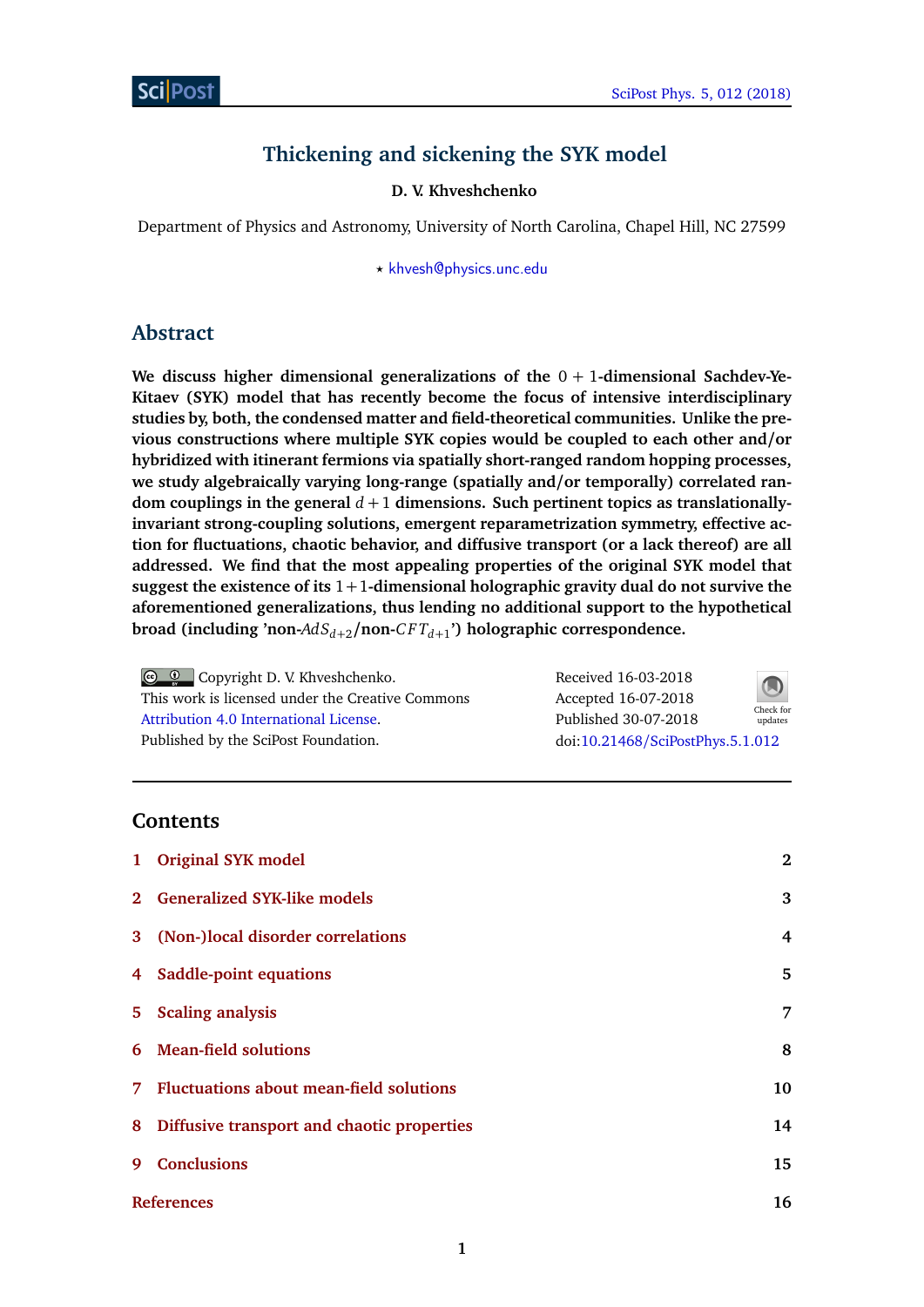## <span id="page-1-0"></span>**1 Original SYK model**

Recently, there has been a lot of renewed interest in the fermionic variant  $[1,2]$  $[1,2]$  $[1,2]$  $[1,2]$  of the asymptotically soluble spin model with random, yet equally strong, all-to-all couplings which was originally proposed in the studies of quantum disordered spin-liquids [[3](#page-15-3)[–6](#page-15-4)] and which recently re-emerged as a much-needed test bed for the generalized holographic conjecture.

In its modern version the SYK model is described by the (Euclidean) action of a single *N*-colored Majorana fermion  $S = \int_{\tau} (\sum_{\alpha}^{N} \chi^{\alpha} \frac{\partial}{\partial \tau} \chi^{\alpha} - H)$  governed by the Hamiltonian

$$
H = i^{q/2} \sum_{\alpha_1 \dots \alpha_q}^{N} J^{\alpha_1 \dots \alpha_q} \chi^{\alpha_1} \dots \chi^{\alpha_q}, \qquad (1)
$$

where the random *q*-fermion couplings (in the original Refs. [[1,](#page-15-1) [2](#page-15-2)]one has  $q = 4$ ) are completely antisymmetic with regard to the permutations of the 'color' indices  $\alpha_i$ . All the nonvanishing components with  $\alpha_i \neq \alpha_j$  have zero mean and Gaussian variance

$$
\langle J^{\alpha_1 \dots \alpha_q} J^{\beta_1 \dots \beta_q} \rangle = \frac{J^2(q-1)!}{N^{q-1}} \prod_{a}^{q} \delta^{\alpha_i \beta_i}.
$$
 (2)

By now this model has been extensively studied, although the exact nature of its conjectured gravity dual still remains somewhat elusive [[7–](#page-16-0)[17](#page-16-1)]. At first sight, on the bulk side of the purported correspondence it would suffice to have an asymptotically *AdS*<sup>2</sup> geometry in order to match such salient properties of the boundary SYK model as an asymptotic  $0 + 1$ -dimensional reparametrization invariance, power-law decay of the two-point correlation function, maximally chaotic behavior of the out-of-time-order (OTO) four-point one, etc. However, such a geometry alone does not uniquely identify the dual bulk theory as it would be common to all the *AdSd*+<sup>1</sup> gravitational backgrounds with a near-extremal horizon. Besides, the theories of gravity producing such geometry among their classical solutions are known to be plagued with such problems as UV-IR mixing and prone to a catastrophically strong backreaction.

In fact, despite an agreement between some of the SYK model's key thermodynamic as well as (in the generalized versions, see below) transport properties and the predictions made by using such a popular workhorse of the phenomenological ('bottom up') holography as the Einstein-dilaton(-Maxwell, if deformed away from the particle-hole symmetric point) gravity [[18,](#page-16-2) [19](#page-16-3)], its prospective bulk dual is likely to lie outside the realm of the previously explored holographic scenarios.

Specifically, such a bulk dual is expected to have an infinite tower of scalar fields with nearly equidistant (yet, finite) masses. By contrast, in the regime of interest (i.e., for large values of the number of *N* fermion colors and the properly defined t'Hooft coupling constant), the already established examples of holographic correspondence feature either only a finite (as in the best known and much studied duality between the maximally supersymmetric  $SU(N)$  Yang-Mills gauge field theory and type-*IIB* superstrings in  $AdS_5\otimes S^5)$  or infinite (as in the *O*(*N*) vector model/higher spin holography) number of massless bulk states. Therefore, in the would-be string-theoretical dual of the SYK model the fundamental string length and *AdS* radius should be comparable, which property distinguishes it from those aforementioned *AdS/C F T* examples that have long been providing inspiration for the various 'bottom up' holographic applications, including the ones claimed to be relevant to the various condensed matter systems [[20–](#page-16-4)[27](#page-17-0)].

To that end, such alternate descriptions as the Jackiw-Teitelboim gravity, AdS<sub>3</sub>, and a certain 2 + 1-dimensional Kaluza-Klein compactification have all been proposed as purported candidates for the bulk dual [[28](#page-17-1)[–36](#page-17-2)].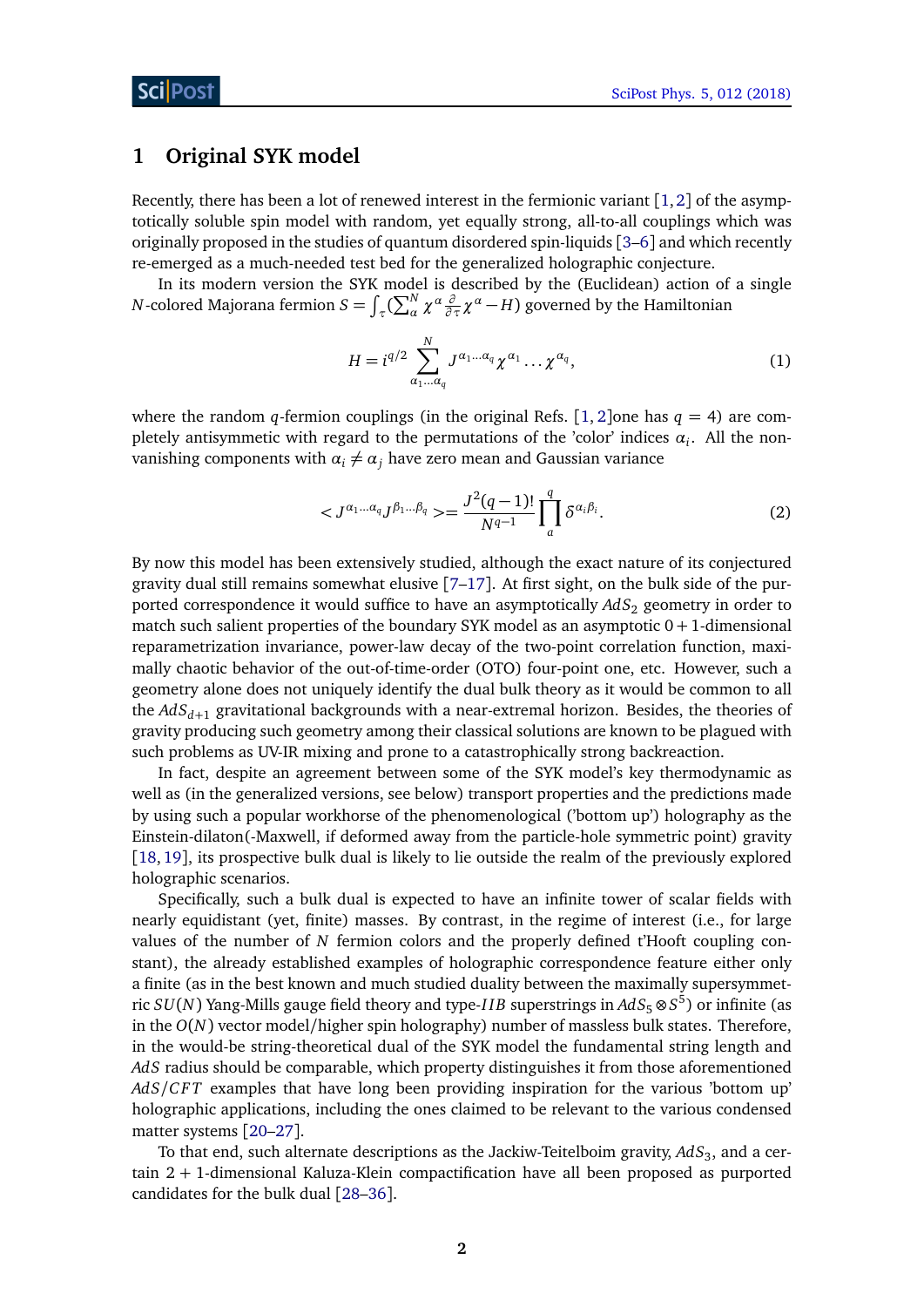## <span id="page-2-0"></span>**2 Generalized SYK-like models**

While the original SYK model describing a single *O*(*N*)-symmetrical 'quantum impurity' in 0+1 dimensions lacks any spatial dynamics, some of its early higher-dimensional generalizations allowed for a comparison with the available (e.g., transport-related) holographic predictions. In Refs. [[13,](#page-16-5)[37](#page-17-3)[–54](#page-18-0)] this was achieved by introducing a *d*-dimensional array of the *L* independent SYK models and hybridizing them, either by virtue of their direct (random) coupling or via some additional degrees of freedom defined on the thus-constructed spatial lattice.

Such 'SYK-chain' models were shown to exhibit the full-fledged diffusive modes corresponding to energy (as well as current, when the system is taken off the particle-hole symmetric point) transfer with the dispersion relation  $\omega = i{\cal D}_\epsilon{\bf k}^2$ , even in the absence of any propagating single-particle excitations. The latter are assumed to be described by the propagator

$$
\langle \chi_i^{\alpha}(\tau) \chi_j^{\beta}(0) \rangle = \delta^{\alpha \beta} G_{ij}(\tau), \tag{3}
$$

which still remains ultra-local in space,  $G_{ij}(\tau) \sim \delta_{ij}$ .

Alternatively, in some of Refs. [[37–](#page-17-3)[54](#page-18-0)] the constituent fermions  $\psi_i^{\alpha}$  ( $\alpha = 1, ..., N; i = 1, ..., L$ ) were endowed with a 1*d* dispersion and mixed together with the use of a 'filter function'  $f_{ij}$ , the random SYK couplings then being imposed on their superpositions  $\chi_i^{\alpha} = \sum_j f_{ij} \psi_j^{\alpha}$ .

Yet another form of hybridization employed in Refs. [[37–](#page-17-3)[54](#page-18-0)] involves a single copy of the SYK 'impurity' coupled to a 1*d* chain of ordinary fermions and pairwise random couplings between the chain and the SYK fermions. Also, a supersymmetric generalization of the SYK model whose spectrum contains two-fermion bound states, alongside the fundamental fermions, was proposed in Ref. [[55](#page-18-1)].

The before mentioned and similar 'semi-local' constructions allow one to study inter-site transport and compute the various kinetic coefficients, thereby putting to the test some of the general holographic predictions regarding the possibility of universal bounds for the kinetic coefficients and some simple relations between the transport and thermodynamic characteristics of the systems amenable to the holographic analysis [[20–](#page-16-4)[27](#page-17-0)].

Furthermore, the models of Refs. [[37](#page-17-3)[–54](#page-18-0)] reveal a number of interesting phase transitions from the manifestly non-Fermi liquid-like SYK state to the conventional Fermi liquid one or from a diffusive (ergodic) metallic to a (many-body) localized Mott insulator-type of state, as a relative number of the dispersionless Majoranas and ordinary ('conduction') fermions and/or their coupling parameters - vary.

It is, however, unclear as to how (or even if) any of such behaviors could be captured in terms of a putative dual bulk picture and whether the corresponding changes in the bulk gravity would correspond to a 'capped' geometry terminating at a finite holographic radius, onset of non-locality, emergence of an 'incoherent' black hole, growth of higher-spin 'hair', or else. Besides, any viable holographic description of these models would be further hampered by such non-universal auxiliary elements as the aforementioned 'filter functions'.

Therefore, it is important to see if any of the holographic aspects of the original SYK model can survive a genuine, translationally-invariant, generalization to the higher dimensions without the customary assumption of ultra-locality of the two-point functions.

To that end, in the present communication we study a broad class of multi-dimensional (including asymptotically Lorentz-/Euclidean-invariant) SYK-like models with non-trivial spatial dispersion of the random couplings. Conceivably, such a spatial 'thickening' of the original single-site SYK model would allow one to explore some novel holographic scenarios, potentially lying outside of the conventional *AdS/C F T* realm. Should this expectation indeed materialize, it could finally lend some support to the multitude of intriguing speculations (especially,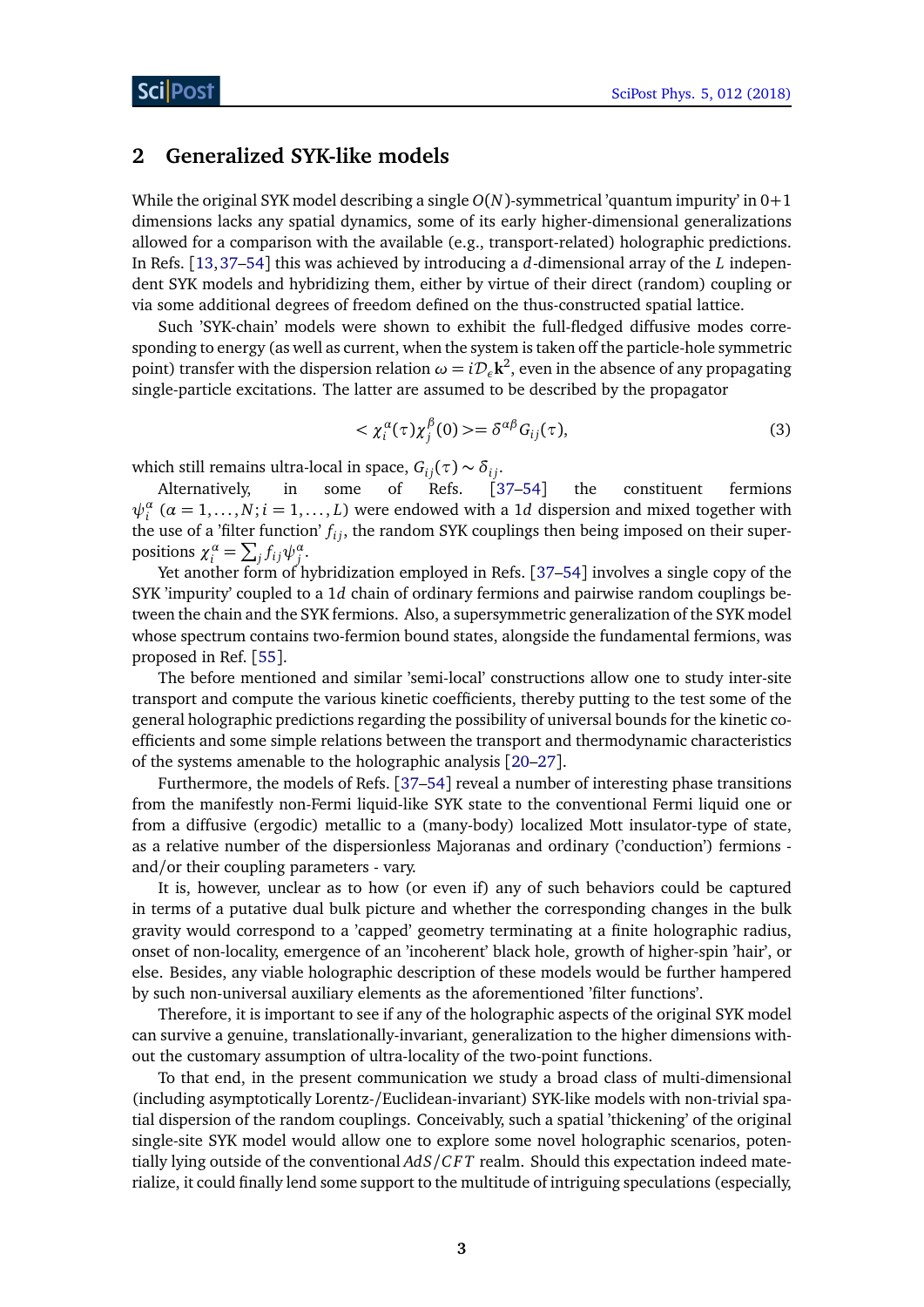of the generalized 'non-*AdS*/non-*C F T*' kind) which have already become a popular lore in the 'bottom-up' holography over the past decade [[20–](#page-16-4)[27](#page-17-0)], albeit without solid justification.

We find, however, that such key properties of the original SYK model as emergent reparametrization invariance, maximally chaotic (yet, integrable) behavior, and existence of a bulk gravity dual do not survive the aforementioned generalizations under which the SYK model 'sickens', thus loosing much of its appeal as a potentially representative example of some more general holographic duality.

### <span id="page-3-0"></span>**3 (Non-)local disorder correlations**

Specifically, we consider the  $D = d + 1$ -dimensional action

$$
S = \int_{\tau} \left( \sum_{i}^{L} \sum_{\alpha}^{N} \chi_i^{\alpha} \partial_{\tau} \chi_i^{\alpha} - i^{q/2} \sum_{i_a, \alpha_a} J_{i_1 \dots i_q}^{\alpha_1 \dots \alpha_q} \chi_{i_1}^{\alpha_1} \dots \chi_{i_q}^{\alpha_q} \right), \tag{4}
$$

where the Greek indexes stand for the *N*-valued colors, while the Latin ones run over the *L* sites of a *d*-dimensional cubic lattice. The random *q*-fermion coupling amplitudes are now completely antisymmetric under the simultaneous permutations  $\alpha_a \leftrightarrow \alpha_b$  and  $i_a \leftrightarrow i_b$ , with the Gaussian variance (here  $\tau_{12} = \tau_1 - \tau_2$ ) for the non-vanishing components

$$
\langle J_{i_1...i_q}^{a_1...a_q}(\tau_1)J_{j_1,...j_q}^{\beta_1...\beta_q}(\tau_2)\rangle = \frac{F_{i_1...i_qj_1,...j_q}(\tau_{12})(q-1)!}{N^{q-1}}\prod_{a}^{q} \delta^{\alpha_a\beta_a}.
$$
 (5)

A uniform and spacetime-independent correlation function

$$
F_{i_1...i_qj_1,...j_q}(\tau_{12}) = J^2 \prod_a^q \delta_{i_a j_a}
$$
 (6)

corresponds to the original (single-site) SYK model of the total of *N L* fermions where the correlations are equally strong between all the different sites and colors alike, while by choosing

$$
F_{i_1...i_qj_1,...j_q}(\tau_{12}) = J^2 \prod_a^q \delta_{i_a j_a} \prod_a^{q-1} \delta_{i_a i_q},
$$
\n(7)

one instead obtains *L* decoupled copies of the *N*-fermion model.

For the sake of the following discussion it is worth commenting on the proper normalization of the variance in Eqs.(6,7) and alike. In the original SYK model defined on a dimensionless cluster of the total of *N L* sites (where both *N* and *L* are treated as arbitrary integers) the right hand side of Eq.(6) would have to be multiplied with  $1/L^{q-1}$  in order to have a well-defined 'large *N L*' limit.

However, in a setup that can be potentially relevant to the condensed matter applications the number of lattice sites *L* would be macroscopic, whereas the typical number of 'orbitals' *N* would be of order one. And even though N can still be formally considered large for the purpose of utilizing the soluble large-*N* limit, treating *L* in the same manner would amount to studying a mesoscopic 'quantum dot' where - as opposed to a macroscopically extended periodic *d*-dimensional spatial lattice - translational invariance is not an all-important factor and transport of charge, energy, and/or momentum (or a lack thereof) can not even be defined without introducing proper boundary conditions mimicking the external 'leads'. By contrast, in a macroscopic lattice system the strength of the random correlations would have to be chosen independent of the system's size *L*, thus allowing for a smooth behavior at  $L \rightarrow \infty$  which is free of the finite-size effects.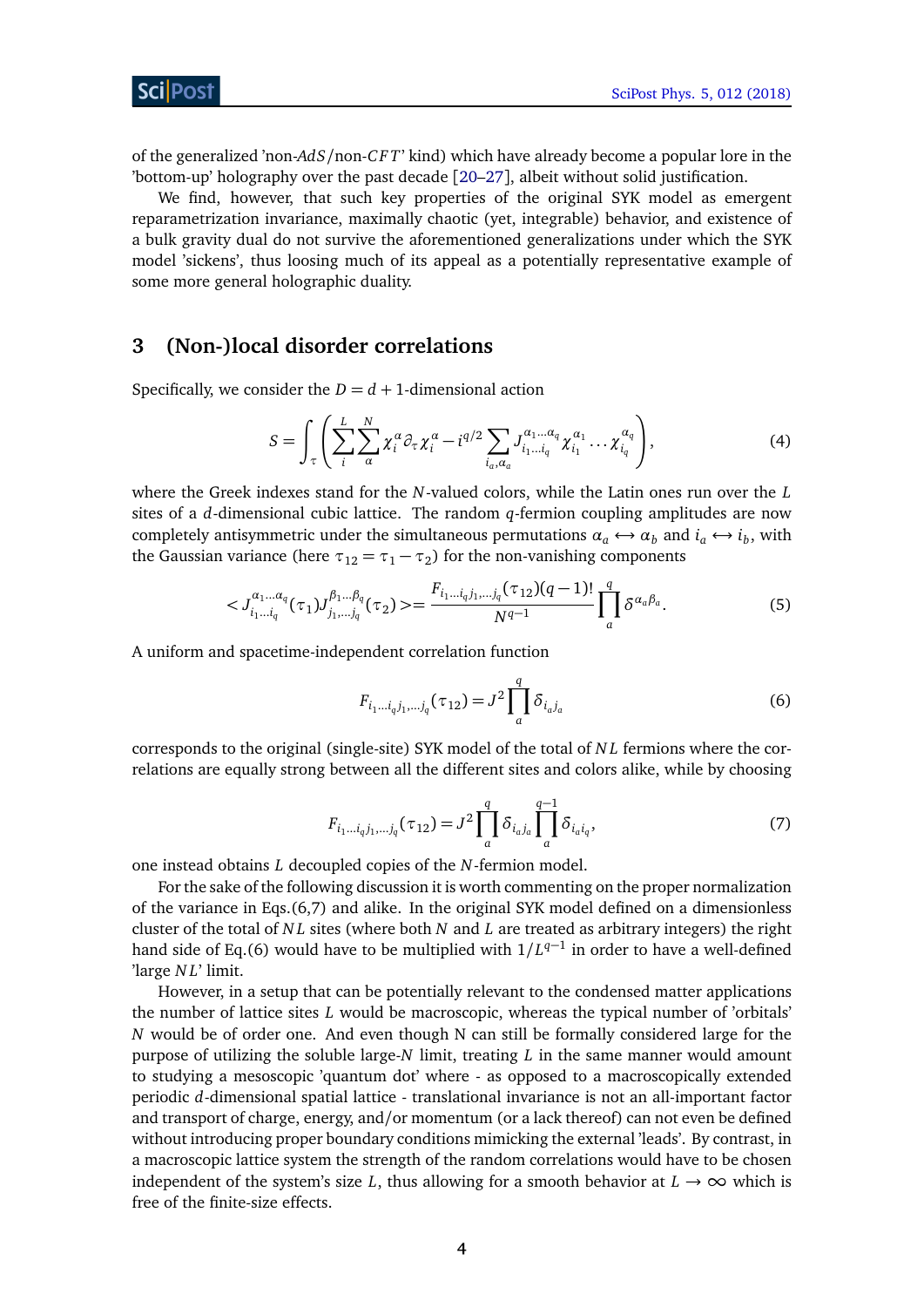In what follows, we focus on the 'interaction-like' correlations

$$
F_{i_1\ldots i_qj_1,\ldots j_q}(\tau_{12}) = J_{i_qj_q}^2(\tau_{12}) \prod_{a}^{q-1} \delta_{i_a i_q} \delta_{j_a j_q},\tag{8}
$$

which depend on the separation in space and/or time between the common locations of simultaneously disappearing and emerging *q*-fermion complexes. The non-vanishing components  $J_i^{\alpha_1 \dots \alpha_q}$ *i*...*i* (*τ*) still remain antisymmetric in the color space, though.

At first sight, the correlation (5) may seem to be quite different from the one that randomly couples and entangles *q/*2 fermions between an arbitrary pair of sites,

$$
F_{i_1\ldots i_q j_1,\ldots j_q}(\tau_{12}) = J_{i_q/2}^2 i_q(\tau_{12}) \prod_q^q \delta_{i_q j_q} \prod_q^{q/2-1} \delta_{i_q i_{q/2}} \prod_q^{q/2-1} \delta_{i_{q/2+a}, i_q}.
$$
\n
$$
(9)
$$

The latter ('entangling') type of correlation was previously utilized in the short-range-correlated one-dimensional 'SYK-chain' model of Refs. [[13,](#page-16-5)[42](#page-17-4)] where the function  $J^2_{i_q/2}i_q(\tau_{12})$  takes nonzero values on the same  $(J_{x,x}^2(\tau_{12}) = J_0^2)$  and adjacent  $(J_{x,x\pm 1}^2(\tau_{12}) = J_1^2)$  sites only.

However, it is easy to see that with the same choice of the function  $J_{ij}^2(\tau_{12})$  the 'Focktype' (or 'exchange') terms in the saddle-point Dyson-Schwinger equations (see Eq.(11) below) pertaining to the above two cases appear to be exactly identical, the only difference stemming from the additional 'Hartree-type' (or 'tadpole') terms which are present in the latter - but not the former - case.

Notably, in the original SYK model these two types of terms are indistinguishable due to the customarily assumed ultra-locality of the solutions (see Eq.(19) below), whereas any nontrivial dependence of  $J_{ij}^2(\tau_{12})$  on the spatial distance  $|i-j|$  allows one to discriminate between them.

Given the central role played by the saddle-point equation and its solutions in the analyses of Refs.  $[1-17]$  $[1-17]$  $[1-17]$  one then concludes that it is indeed the correlation law (8) that faithfully preserves the essential properties of the original SYK model and facilitates a comparative study of its generic multi-dimensional generalizations.

Moreover, in view of the special emphasis on the so-called 'hyperscaling violation' (HV) bulk geometries utilized in the great many holographic calculations [[25–](#page-16-6)[27](#page-17-0)], it would be particularly interesting to consider the functions  $J_{ij}^2(\tau_{12})$  that decay algebraically in time and/or space, thereby prompting the use of manifestly non-local solutions. Conceivably, such powerlaw correlations might be a rather natural choice for constructing a SYK lattice whose putative bulk dual is characterized by one of the HV geometries with  $z < \infty$ .

## <span id="page-4-0"></span>**4 Saddle-point equations**

Upon averaging over a dynamical and/or spatially dispersive disorder under the usual assumption of replica-diagonal dynamics the theory (4) can be formulated as a functional integral over the two bi-local fields

$$
Z = \int DG_{ij}(\tau) D\Sigma_{ij}(\tau) Pf(\partial_{\delta_{ij}\tau} - \Sigma_{ij}(\tau))
$$
  
\n
$$
\exp\left(\frac{N}{2} \sum_{ij} \int_{\tau_1, \tau_2} \left(\frac{1}{q} J^2_{ij}(\tau_{12}) G_{ij}^q(\tau_{12}) - G_{ij}(\tau_{12}) \Sigma_{ij}(\tau_{12})\right)\right),
$$
\n(10)

where *Pf* stands for the Pfaffian determinant which results from integrating out the Majoranas.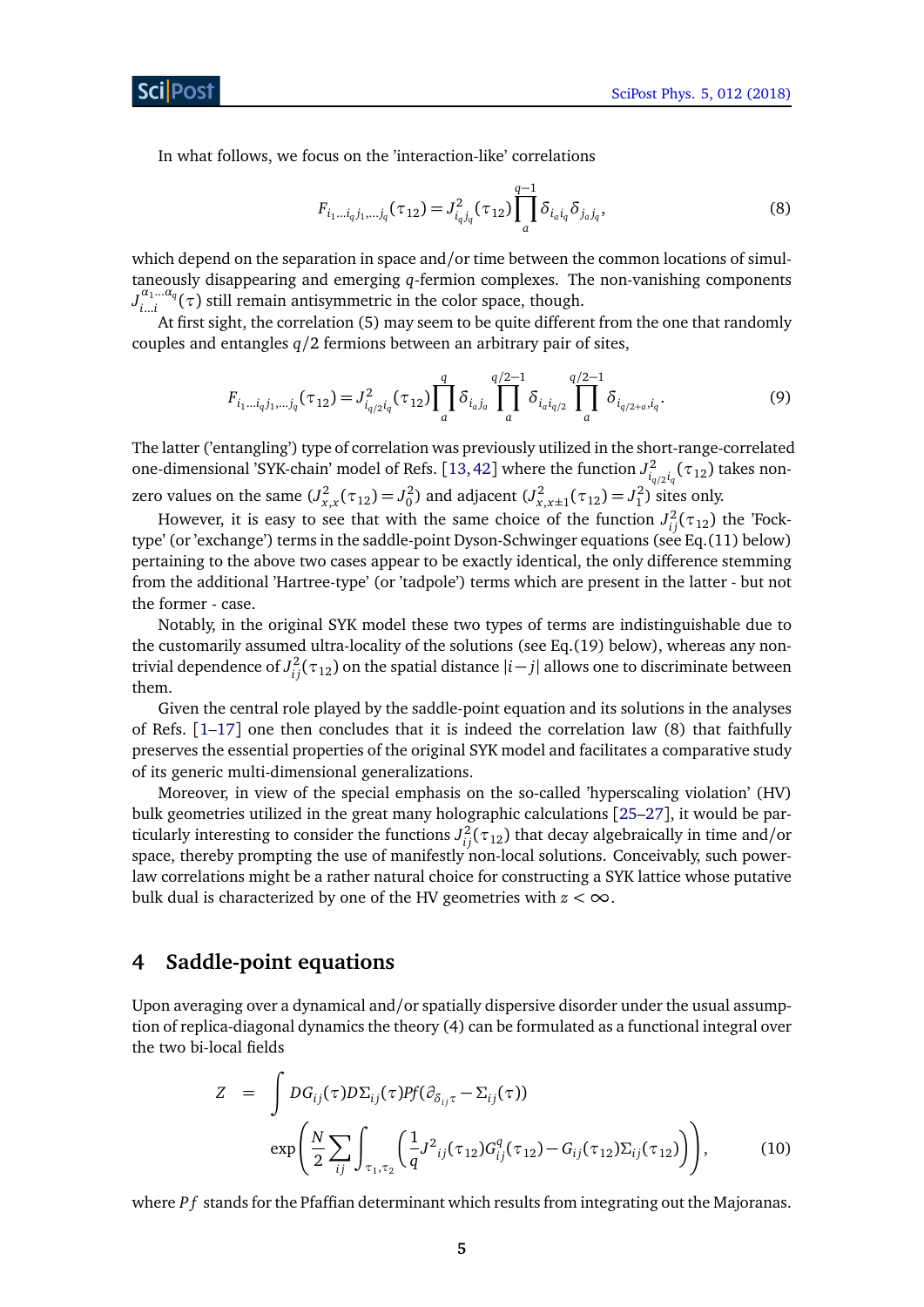The saddle points in the theory (10) are then described by the Schwinger-Dyson equation

$$
\sum_{k} \int_{\tau_3} (\delta_{ik} \partial_{\tau_1} \delta(\tau_{13}) - \Sigma_{ik}(\tau_{13})) G_{kj}(\tau_{32}) = \delta_{ij} \delta(\tau_{12}), \tag{11}
$$

where the self-energy is given, to the leading order in 1*/N*, by the sum of the 'watermelon' diagrams

$$
\Sigma_{ij}(\tau_{12}) = J_{ij}^2(\tau_{12}) G_{ij}^{q-1}(\tau_{12}).
$$
\n(12)

In the asymptotic conformal (IR) limit, the time derivative in (4) is outpowered by the selfenergy and the discrete sum over the lattice sites can be replaced with the integral over the spatial coordinate **x**, thereby giving rise to the integral equation

$$
\int_{\tau_3, \mathbf{x}_3} J_{\mathbf{x}_{13}}^2(\tau_{13}) G_{\mathbf{x}_{13}}^{q-1}(\tau_{13}) G_{\mathbf{x}_{32}}(\tau_{32}) = \delta(\tau_{12}) \delta(\mathbf{x}_{12}). \tag{13}
$$

The bosonic counterpart of these self-consistent equations have long been known [[56](#page-18-2)]. It also emerges in the various disorder-free tensor models with the asymptotic SYK-like behavior [[57](#page-18-3)[–59](#page-18-4)].

In the case of the correlation function  $J_x^2(\tau) = const$  the strong-coupling equation (13) manifests an emergent reparametrization invariance under arbitrary diffeomorphisms  $x^{\mu} \to f^{\mu}(x)$  of a flat *D*-dimensional spacetime  $(x^{\mu} = (\tau, x))$ , provided that the two-point function transforms as follows

$$
G(x_1, x_2) \to |g(x_1)g(x_2)|^{1/2q} G(f(x_1), f(x_2)), \tag{14}
$$

where  $g = |det \partial f^{\mu}/\partial x^{\nu}|^2$  is the determinant of the metric  $g_{\mu\nu}$  in the curvilinear coordinates  $f^{\mu}$ .

The  $D = 1$ -dimensional version of (14) known as  $Diff(R^1)$  and its finite-temperature counterpart  $Diff(S^1)$  were instrumental for solving the original SYK model. They also hint at the intrinsically geometric aspects of the underlying many-body dynamics which can be manifested via holography  $[1,2]$  $[1,2]$  $[1,2]$  $[1,2]$ .

Choosing a concrete mean-field solution, however, breaks the symmetry (14) spontaneously, while the kinetic (time derivative) term in the action (4) violates it explicitly. Moreover, any nontrivial space- and/or time-dependence of the disorder correlator (5) does it as well. Unlike in the  $D = 1$ -dimensional case where the residual symmetry of the mean-field solution is *S L*(2,*R*), though, the higher-dimensional symmetry-breaking patterns can be far richer.

It is also worthwhile contrasting (12) to the saddle-point equation obtained in the case of the 'entangling' correlation (9). The corresponding self-energy now includes, both, the aforementioned Hartree and Fock terms which are given, respectively, by the expressions (here we choose  $q = 4$  for simplicity)

$$
\Sigma_{ij}^{(H)}(\tau) = \delta_{ij} \sum_{k} J_{ik}^2(\tau) (G_{kk}^2(\tau) G_{ii}(\tau) + G_{ik}^2(\tau) G_{kk}(\tau)),
$$
\n(15)

and

$$
\Sigma_{ij}^{(F)}(\tau) = J_{ij}^2(\tau) (G_{ij}^3(\tau) + G_{ij}(\tau) G_{ii}(\tau) G_{jj}(\tau)).
$$
\n(16)

As it has been already pointed out the two contributions become indistinguishable if the correlator is spatially local,  $J_{ij}^2(\tau_{12}) \sim \delta_{ij}$ .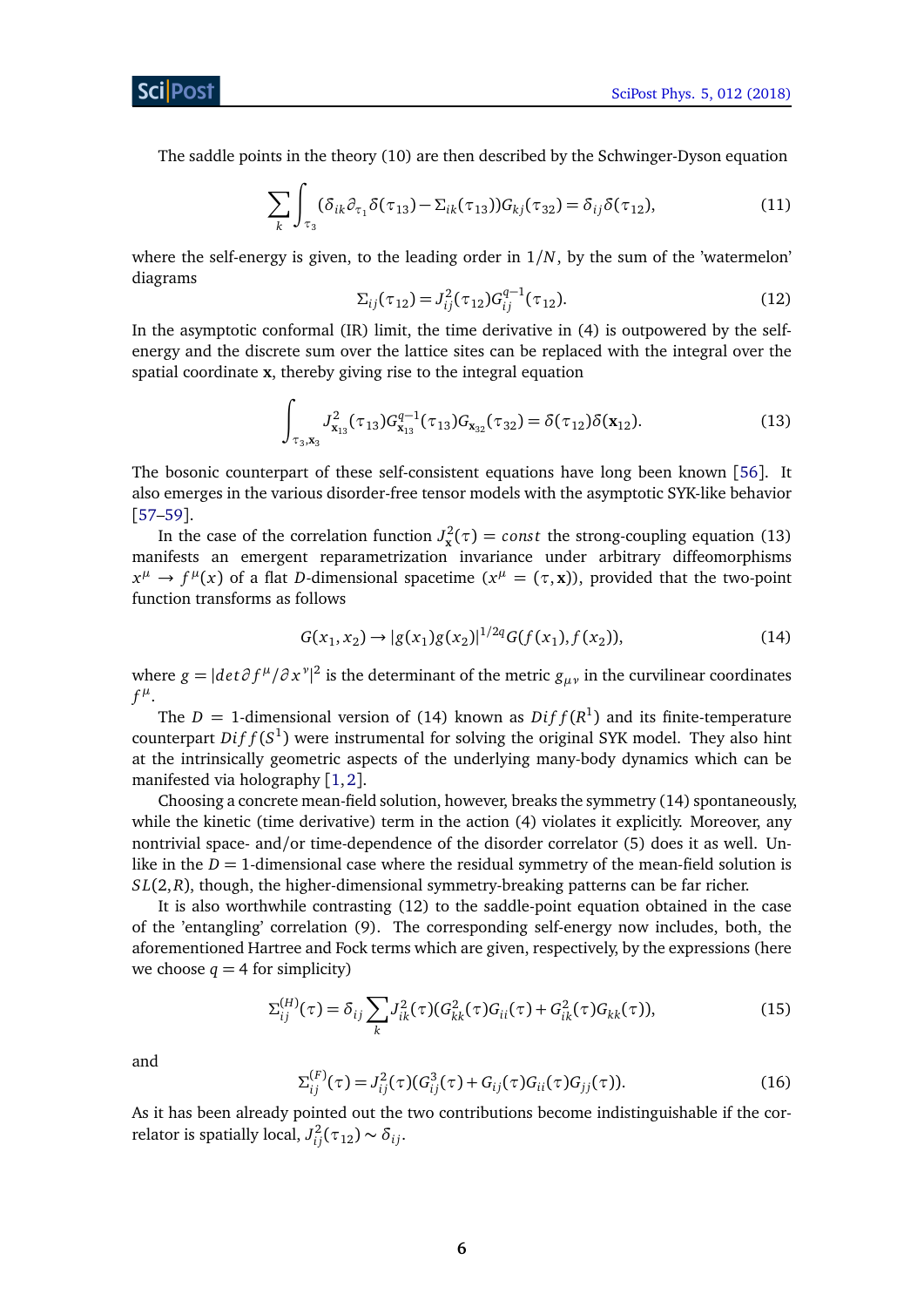## <span id="page-6-0"></span>**5 Scaling analysis**

A general applicability of the strong-coupling approach can be ascertained by invoking the standard scaling arguments. Under a scaling of the temporal,  $\omega \to s \omega$ , and spatial,  $k \to s^{1/z} k$ , dimensions, where *z* is the dynamical critical index, one finds that in the weak-coupling regime the requirement for the kinetic term in (4) to be marginal endows the fermions with the engineering (UV) dimension  $[\chi]_{UV} = d/2z$ . As a result, the interaction term acquires the overall dimension  $2q[\chi]_{UV} + 2[J] - 2 - 2d/z$ , so that the condition guaranteeing that this term is *UV*-relevant and dominates over the kinetic one reads

$$
\frac{d}{z}(q-2) + 2[J] - 2 < 0. \tag{17}
$$

In the opposite, strong-coupling, limit the fermion dimension is generally expected to take a different (greater) value which would then be determined by the condition that, instead, the interaction term is marginal (hence, scale invariant), with the dimension  $[\chi]_{IR} = (d/z + 1 - [J])/q$ . Importantly, the requirement  $[\chi]_{IR} > d/2z$  under which the interaction term continues to dominate over the (now, *IR*-irrelevant) kinetic one yields the very same criterion (17).

However, in the IR regime the dynamical index *z* may take a different value as well, thus modifying this condition. In particular, the ultra-local SYK-like behavior stemming from the lack of a bare kinetic energy as a function of the spatial derivatives suggests  $z_{UV} = \infty$ , whereas an effective inter-site hopping developing in the IR regime promotes a finite  $z_{IR} < \infty$ . The condition of unitarity of the effective theory requires  $z \geq 1$ , though.

Notably, for  $z_{UV} = \infty$  the condition (17) can be met for all  $[J] < 1$ . Same goes for the *q* = 2 model which, unlike in the general case of *q*  $\geq$  4, is not chaotic.

However, for  $z = 1$  and  $q > 2$  the possibility of satisfying this criterion (even as equality) does not exist, except for  $[J] = 0$ ,  $D = 2$ , and  $q = 4$ . Interestingly, in this case the fermions retain the same dimension  $\left[\chi\right] = 1/2$  and the behavior of the system remains scale-invariant at all the time and distance scales.

The  $D = 2$  Lorentz-invariant action proposed in Ref. [[60](#page-18-5)] represents the chiral version of this model, the two independent  $D = 1$  reparametrization symmetries acting on the separable light-cone coordinates  $x^{\pm} = \tau \pm x$ , respectively.

Moreover, similar to the related (albeit non-random and bosonic) *D*-dimensional model of Ref. [[61](#page-18-6)], the kinetic term in (4) can be replaced with one of the higher order primary operators, such as  $\chi \partial_{\tau}^n \chi$ , in which case Eq.(17) changes to

$$
\frac{d}{z}(q-2) + 2[J] - 2 - (n-1)q < 0,\tag{18}
$$

thereby further extending the range of possibilities.

In that regard, the model of Ref. [[60](#page-18-5)] presents an example of the  $z = 1$  theory with the kinetic *n* = 2 term which emerges after the integration over an auxiliary bosonic field ('vierbein') which plays the role of a bound state of chiral fermions.

It is also feasible that a more detailed analysis of this marginal case could reveal logarithmic corrections resulting from a subtle violation of the underlying (near) conformal symmetry in the process of renormalization, as in the  $D = 2$  random Thirring model of Ref. [[61](#page-18-6)].

For all the other values of *z*, *q* and *d* the system can still attain its strong-coupling regime if correlations of the random amplitudes grow in space-time with a negative exponent, thus promoting the otherwise irrelevant higher-*q* interaction term into a relevant one and satisfying the condition (17).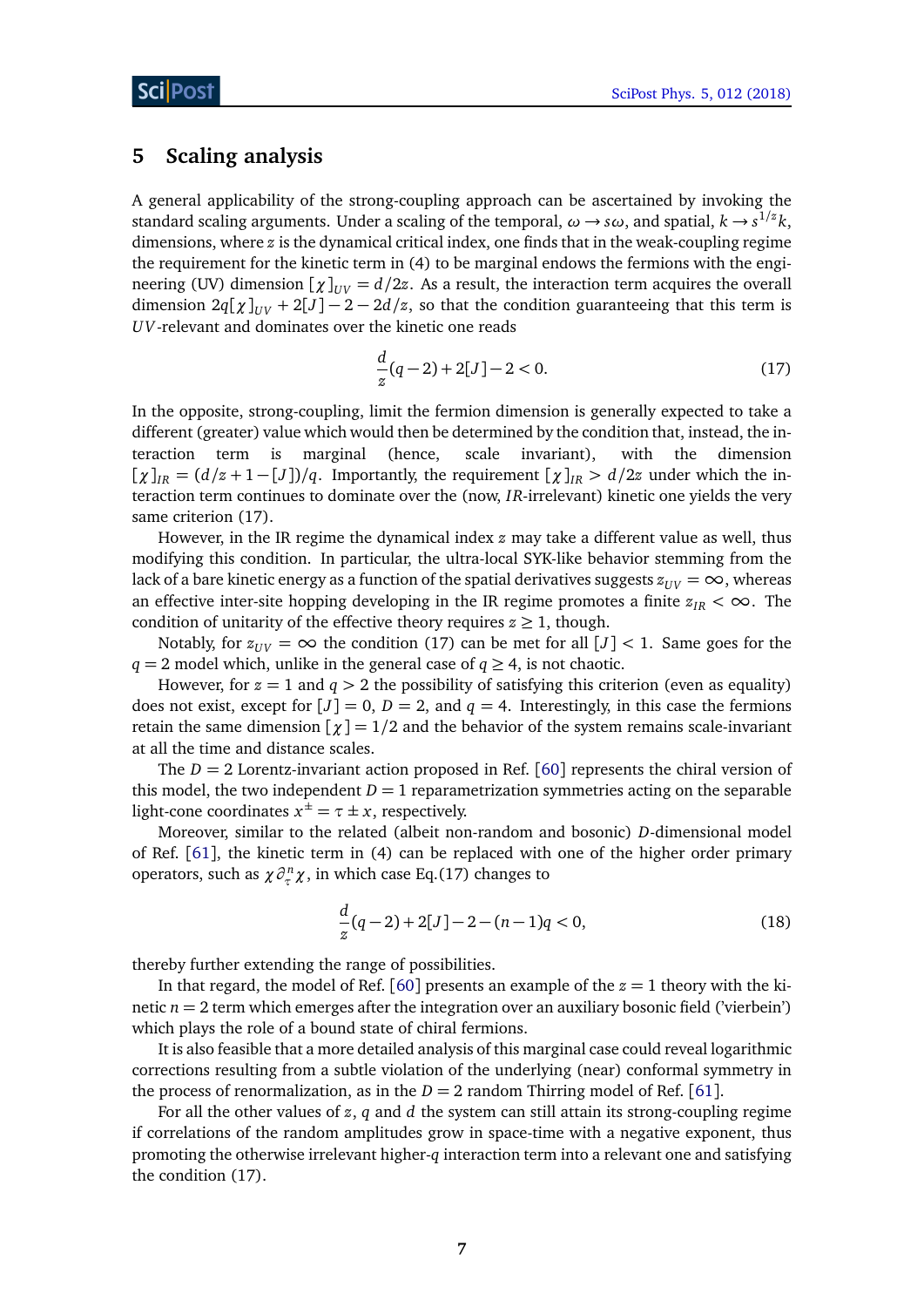### <span id="page-7-0"></span>**6 Mean-field solutions**

In all the previous studies of the original SYK model and its generalizations [], it has been customary to resort to the ultra-local and spatially uniform saddle point (mean-field) solution

$$
G_{ij}(\tau) \sim \frac{sgn\tau}{|\tau|^{2/q}} \delta_{ij},\tag{19}
$$

which breaks the symmetry (10) down to the subgroup  $\prod_i \otimes SL(2,R)$  and accounts for the 'Hartree'-type spatial contractions (15). However, while being perfectly suitable in the case of a short-ranged disorder correlator, including  $J_{ij}^2(\tau) \sim \delta_{ij}$ , this solution may no longer be applicable once the correlations become sufficiently long-ranged.

Indeed, by plugging the solution (19) into Eq.(15) one finds that the sum  $\sum_{k} J_{ik}^2(\tau)$  over the *d*-dimensional lattice is potentially IR-divergent. In particular, an algebraically decaying disorder correlation function (hereafter we use the lattice distance scale *a* and choose the pertinent velocity to be equal unity)

$$
J_{ij}^{2}(\tau) = J^{2}(\frac{a}{\tau})^{2\alpha}(\frac{1}{|i-j|})^{2\beta}
$$
\n(20)

would have given rise to a divergent spatial sum for  $\beta \leq d/2$ . On the other hand, the spurious UV divergence in the lattice sum for  $\beta > d/2$  would, in fact, be absent as long as the amplitude  $J_{ii}^2(\tau)$  remains finite.

This observation suggests that, at least, for *β* ≤ *d/*2 the ultra-local solution (19) may become unstable and need to be replaced by a non-local ansatz  $G_{ij}(\tau)$  that decays with the distance  $\mathbf{x}_{ij} = a|i - j|$  while approaching a finite value at  $i = j$ , thus providing a regularization in the continuum limit  $a \rightarrow 0$ .

Having demonstrated the potentially problematic behavior - which would have been encountered with the use of the correlator (20), had any of the previous generalizations of the SYK model attempted to accommodate the long-range correlations with  $\beta \leq d/2$  - we now return to our model where the self-energy (12) is free of the Hartree-type terms and, therefore, avoids the above complications altogether.

First, we consider the case of a product correlation function  $J_{ij}^2(\tau) = F(\tau)H(\mathbf{x}_{ij})$  in which case the non-linear integral equation (13) admits factorized solutions  $G_{ij}(\tau) = G(\tau)h(\mathbf{x}_{ij})$ , the individual time- and space-dependent factors satisfying, correspondingly, the one-

$$
\int_{\tau_3} F(\tau_{13}) G^{q-1}(\tau_{13}) G(\tau_{32}) = \delta(\tau_{12}), \tag{21}
$$

and *d*-dimensional equations

$$
\int_{\mathbf{x}_3} H(\mathbf{x}_{13}) h^{q-1}(\mathbf{x}_{13}) h(\mathbf{x}_{32}) = \delta(\mathbf{x}_{12}).
$$
\n(22)

Combining an antisymmetric solution of Eq.(21) with a symmetric one of Eq.(22) we construct the overall antisymmetric space-time propagator.

Specifically, by using the correlator (20) one obtains the solution

$$
G(\tau, \mathbf{x}) \sim \frac{sgn\tau}{\tau^{2\Delta_{\tau}}} \frac{1}{|\mathbf{x}|^{2\Delta_{x}}},
$$
\n(23)

where the exponents

$$
\Delta_{\tau} = (1 - \alpha)/q, \qquad \Delta_{x} = (d - \beta)/q, \tag{24}
$$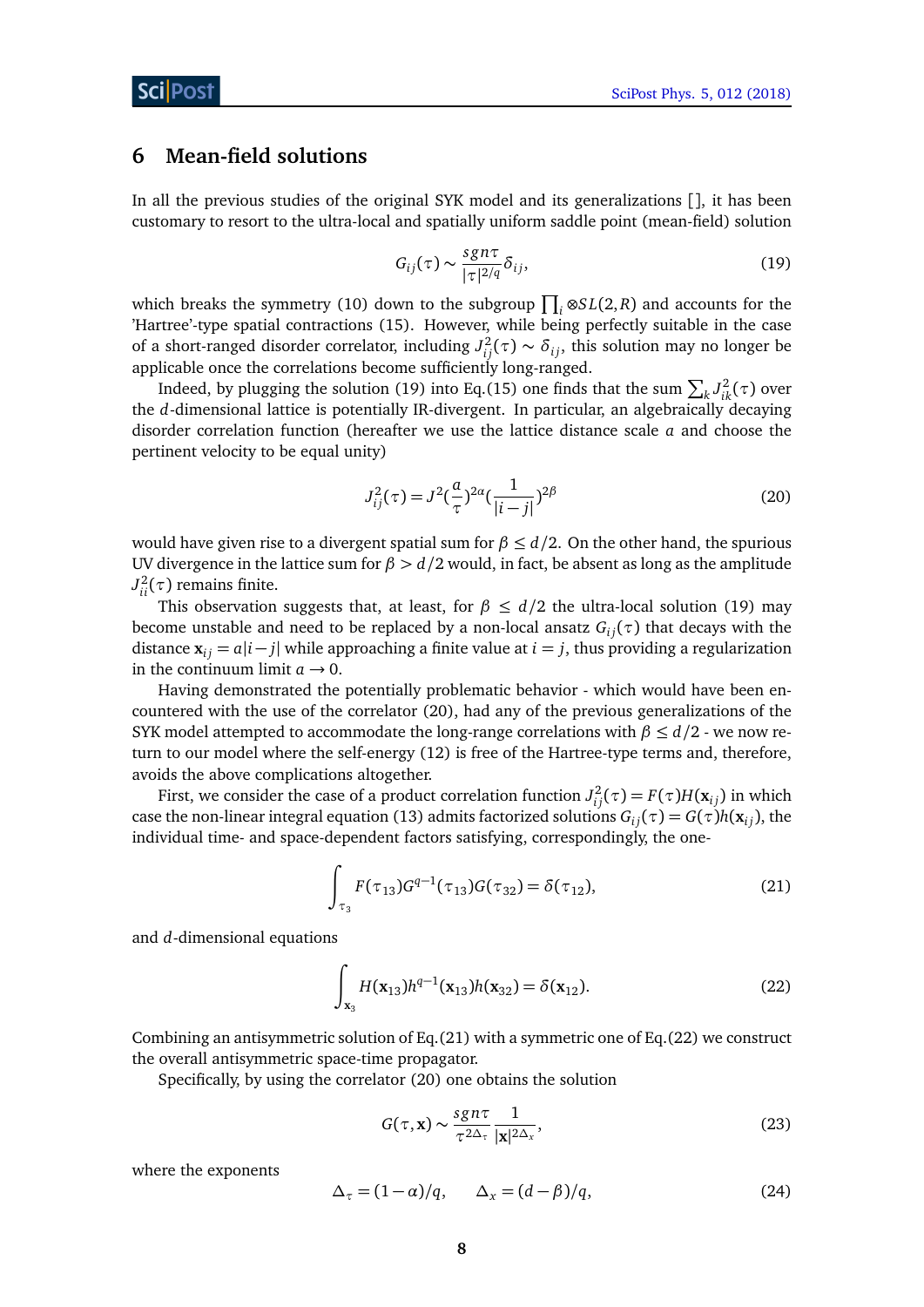can be readily read off by plugging the trial algebraic ansatz (23) into (13) and matching the power-laws on both sides. Notably, the symmetric solution of the *d*-dimensional Eq.(22) would also be relevant for the higher-dimensional bosonic counterpart of the model (4) discussed in Ref. [[61](#page-18-6)].

The emergence of a non-local ('off-diagonal' in real space) component of the single-particle propagator can be viewed as an example of intrinsically non-perturbative spontaneous symmetry breaking. Naively, it would not have been generated in any finite order of perturbation theory built out of the purely local Eq.(19), had it not been for the aforementioned instability. As another - better known and well established - example of a single-particle 'condensate' we mention a finite density of states of the zero-density Dirac fermions in the presence of potential disorder which, while strictly vanishing in perturbation theory, signals spontaneous breaking of chiral symmetry above a finite coupling threshold in *d >* 2 and without any in *d* ≤ 2.

The Fourier transform of Eq.(23) factorizes, too, thus yielding a product of the two-point functions in the frequency and momentum domains which conforms to the generally anticipated expression

$$
G(\omega, \mathbf{k}) \sim \omega^{-\eta} \rho(\omega/k^z), \tag{25}
$$

with  $\eta = 1-2\Delta_{\tau} + (d-2\Delta_{x})/z$ . However, the dynamical critical exponent *z* remains arbitrary and can not be unambiguously determined without putting the subdominant kinetic term back into Eq.(13). With this term added, though, the position of the pole of  $G(\omega, \mathbf{k})$  scales with a finite momentum as a power

$$
z = \frac{d(q-2) + 2\beta}{2(1-\alpha)},
$$
\n(26)

that should be viewed as the limiting value of *z* for which the criterion (17) can still be satisfied, albeit only marginally. In this case neither the anomalous self-energy, nor the bare kinetic term dominate, while keeping both can alter the numerical prefactor in (25) by a coefficient of order one. Concomitantly, the power-law prefactor is then governed by  $\eta = 1$  as it should be in the absence of an alternate energy scale.

In particular, for  $q = 2$  one then obtains  $z = \beta/(1 - \alpha)$ . The form of the universal function  $\rho(\omega/k^z)$  in (25) can then be readily found by solving the (now becoming quadratic) equation (13), thus resulting in

$$
\rho(u) = u - \sqrt{u^2 - 1}.
$$
\n(27)

In the exactly solvable case of static infinitely-range-correlated disorder ( $\alpha = \beta = 0$ ) the imaginary part of this function exhibits the well known 'semi-circular law'.

For generic values of *q* and *d* and in the case of spatially-independent disorder with  $\beta = 0$ the solution (23) behaves as

$$
G(\tau, \mathbf{x}) \sim sgn\tau \tau^{-2(1-\alpha)/q} |\mathbf{x}|^{-2d/q},\tag{28}
$$

while in the complimentary case of a time-independent correlator with  $\alpha = 0$  one gets

$$
G(\tau, \mathbf{x}) \sim sgn \tau \tau^{-2/q} |\mathbf{x}|^{-2(d-\beta)/q}.
$$
 (29)

To contrast the above solutions against the ultra-local Eq.(19) one can also evaluate the corresponding energies. To the leading mean-field approximation the energy is given by the expression in the exponent in Eq.(10) with the self-energy taken from (12)

$$
E = \frac{q-1}{2q} \int_{\tau, \mathbf{x}_1, \mathbf{x}_2} J_{\mathbf{x}_{12}}^2(\tau) G_{\mathbf{x}_{12}}^q(\tau).
$$
 (30)

Adjusting the proper normalization factors in the propagators given by Eqs. (19) and (23) (whose ratio approaches  $d^{1/q}$  at large *d*) one finds that the mean-field energies of both solutions are exactly equal.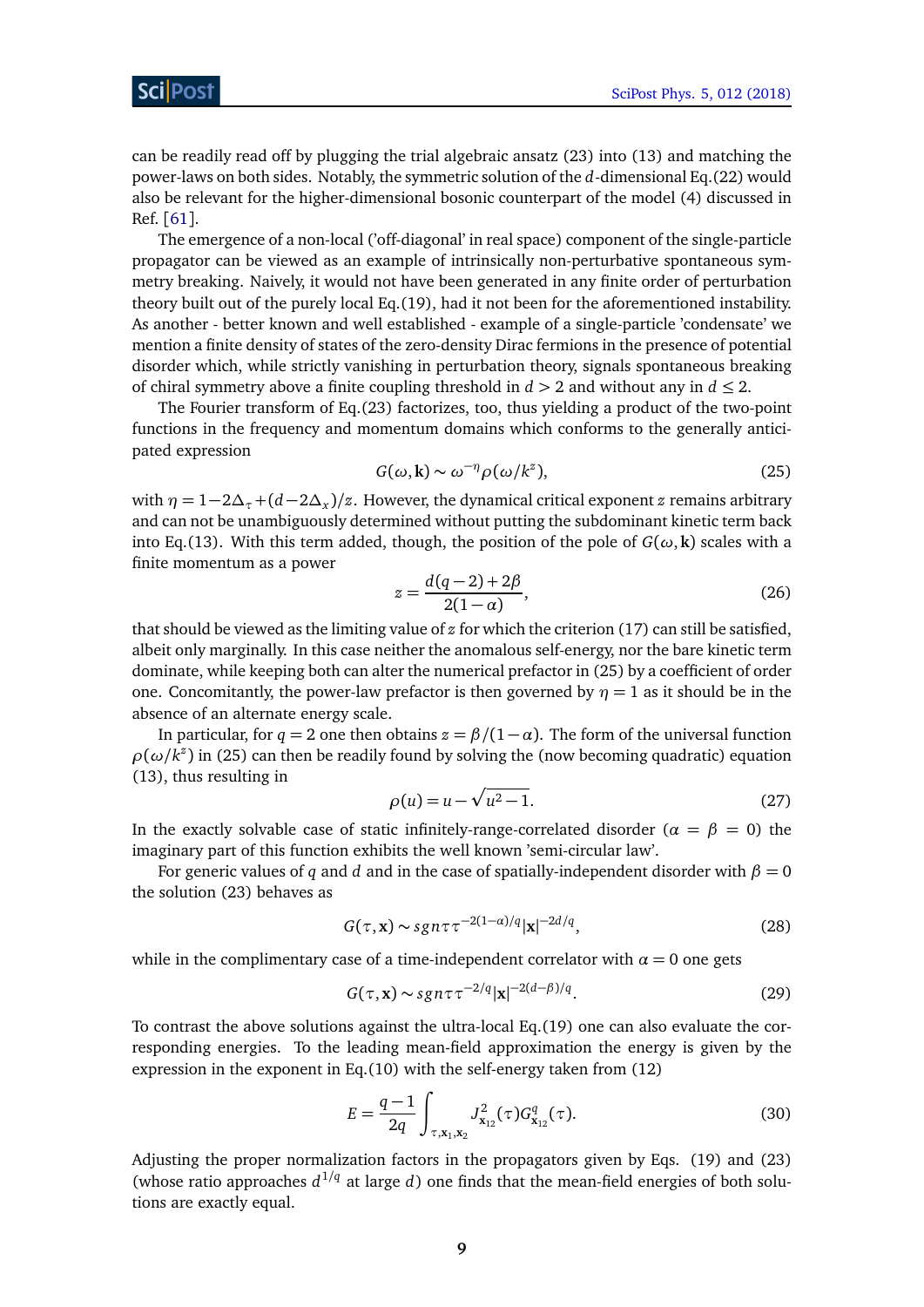Notably, even if the limits  $\alpha, \beta \rightarrow 0$  were taken, thus making the disorder correlations time- and space-independent, the action (4) defined on an arbitrary *L*-site lattice would still differ from the original SYK model of the total of *N L* species. Indeed, each of its terms can only entangle fermions between one pair of sites, contrary to the completely unrestricted (all colors, all sites) couplings (6) (besides, the latter couplings would have to be renormalized by the factor  $1/L^{q-1}$  before taking the *L* → ∞ limit and making such a comparison). Therefore, it should not come as a surprise that the non-local solution (23) remains markedly different from (19) even in the above limit.

Another expressly non-local solution of Eq.(13) can be found in the case of a Lorentz- (Euclidean-)invariant kernel

$$
J_{ij}^{2}(\tau) = J^{2}(\frac{a^{2}}{\tau^{2} \pm a^{2}|i-j|^{2}})^{\gamma}.
$$
 (31)

While factorization is no longer possible, the solution inherits the same structure as the kernel

$$
G(\tau, \mathbf{x}) \sim \frac{sgn\tau}{(x^+x^-)^{\Delta}},\tag{32}
$$

where  $x^{\pm} = \tau \pm |\mathbf{x}|$ , thus being characterized by  $z = 1$ . In particular, the propagator (32) emerges in the Lorentz-invariant model of Ref. [[60](#page-18-5)] with  $n = 2$ ,  $d = 1$ , and  $\gamma = 0$ .

Plugging the algebraic ansatz (32) into Eq.(13) one now obtains

$$
\Delta = (D - \gamma)/q,\tag{33}
$$

while the corresponding Fourier transform reads  $G(\omega, \mathbf{k}) \sim (\mathbf{k}^2 \mp \omega^2)^{\Delta - D/2}$ .

Importantly, Eqs.(23) and (32) remain different from one another even if the limits  $\gamma \rightarrow 0$ and  $\alpha \rightarrow 0$ ,  $\beta \rightarrow 0$  are taken, respectively. In that regard, they should be viewed as two (out of, possibly, many) different patterns of spontaneously breaking the local  $Z_2$  symmetry  $\psi_i^a\to -\psi_i^a$ of the action (4).

Besides, the solutions (23) and (32) can not be even formally valid for arbitrary values of the parameters. Specifically, the applicability of Eq.(32) is restricted by the condition (17) with  $z = 1$ , thus requiring  $\gamma < 0$  if  $d > 0$  and  $q > 2$ , at least, for  $n = 1$ .

Taken at its face value, this observation implies that the random amplitudes' correlator must increase as a function of the interval. Such a behavior would generally be incompatible with unitarity and, therefore, the corresponding strongly coupled IR theory may not be well defined (this observation is corroborated by the conclusions reached in Ref. [[63](#page-19-0)]).

#### <span id="page-9-0"></span>**7 Fluctuations about mean-field solutions**

The fluctuations about any chosen mean-field solution  $G_0$  can be studied by introducing the expansions  $G = G_0 + g|G_0|^{(2-q)/2}$  and  $\Sigma = \Sigma_0 + \sigma|G_0|^{(q-2)/2}$  and deriving the '*σ*-model' action (here the integrations are performed over the continuous *D*-dimensional coordinates  $x = (\tau, \mathbf{x})$ 

$$
\delta S(g,\sigma) = N \int_{x_1,x_2} \left( g_{12}\sigma_{12} - \frac{q-1}{2} J_{12}^2 g_{12}^2 \right) - \int_{x_1,x_2,x_3,x_4} \frac{\sigma_{12} \hat{K}_{12,34}\sigma_{34}}{2(q-1)},
$$
(34)

from which, upon integrating out  $\sigma$ , one arrives at the quadratic form

$$
\delta S(g) = \frac{N(q-1)}{2} \int_{x_1, x_2, x_3, x_4} g_{12}(\hat{K}_{12,34}^{-1} - \hat{1}_{13} \hat{1}_{24} J_{12}^2) g_{34},
$$
\n(35)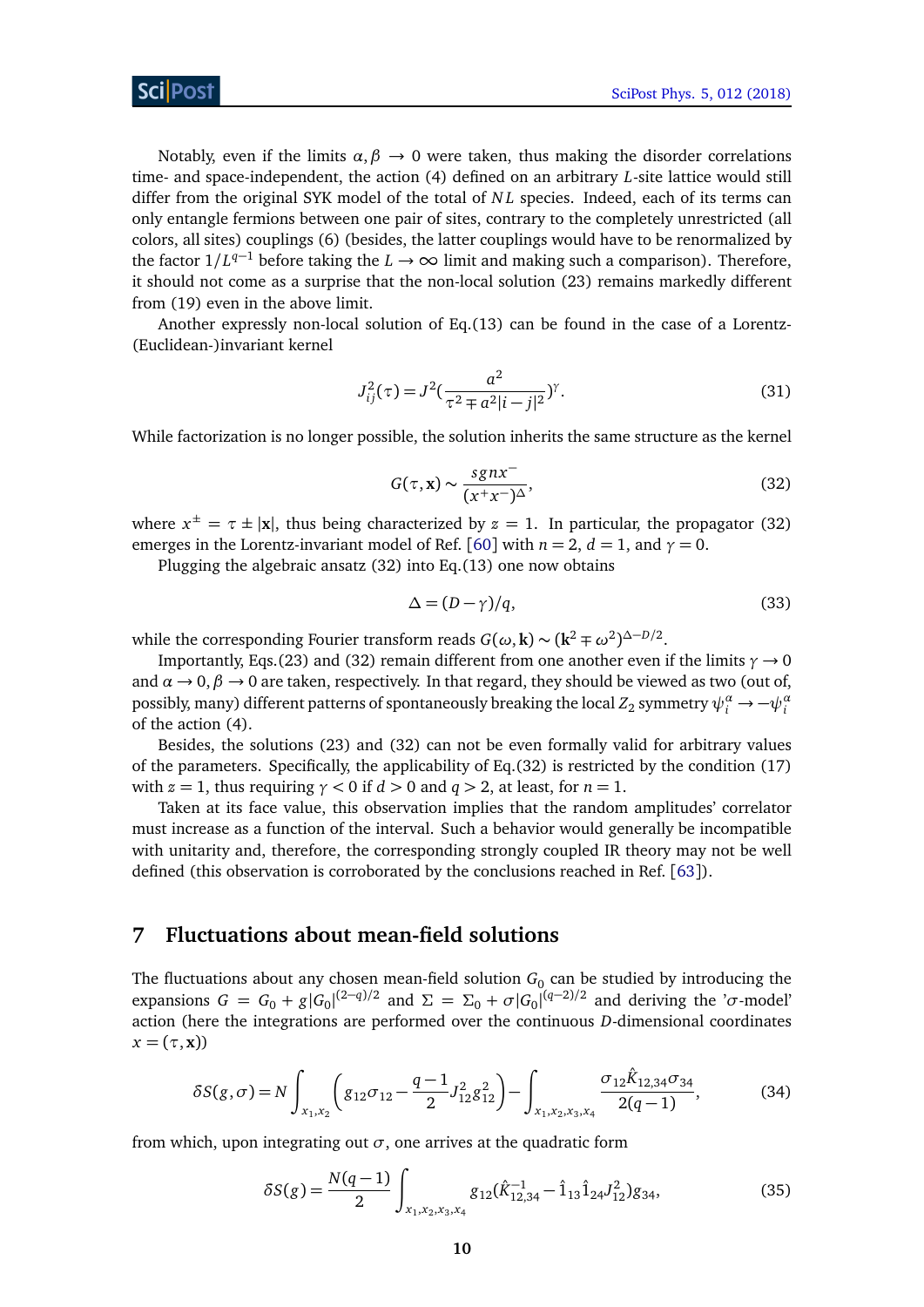with the symmetrized 'conformal' kernel

$$
\hat{K}_{12,34} = (q-1)|G_{12}G_{34}|^{\frac{q-2}{2}}G_{13}G_{24}.
$$
\n(36)

In the Lorentz-invariant case with the correlator (31), solutions to the eigen-function equation

$$
\int_{x_3, x_4} \hat{K}_{12,34} J_{34}^2 \Psi_{34}(h, s | \omega, \mathbf{k}) = \lambda_{h,s}(\omega, \mathbf{k}) \Psi_{12}(h, s | \omega, \mathbf{k})
$$
\n(37)

can be sought in the form

$$
\Psi_{12}(h, s | \omega, \mathbf{k}) \sim (x_{12}^+)^{h_R/2 - \Delta} (x_{12}^-)^{h_L/2 - \Delta} e^{ik_\mu (x_1^\mu + x_2^\mu)/2}, \tag{38}
$$

where  $k_{\mu} = (\omega, \mathbf{k})$  is the *D*-dimensional covariant momentum, while  $h_{R,L}$  are the right/left dimensions of an operator with the total dimension  $h = (h_R + h_L)/2$  and spin  $s = (h_R - h_L)/2$ from the product expansion of a pair of fundamental fermions.

In the original SYK model, the kernel (36) is related to the Casimir operator of the conformal *SL*(2,*R*) algebra which yields the masses  $m^2 = h(h-1)$  of the tower of bulk fields dual to the primary (spinless) operators  $\chi \partial^{2n+1} \chi$  with the dimensions approaching  $h_n = 2\Delta + 2n + 1$ [[7](#page-16-0)[–10](#page-16-7)].

Correspondingly, the spectrum of Eq.(37) consists of a continuum of 'scattering' ( $h = 1/2 + i$ s) and a discrete set of 'bound'  $(h = 2, 4, 6, ...)$  states. In particular, the emergent reparametrization invariance gives rise to the zero mode of dimension  $h = 2$  which is identified with the fluctuations of stress-energy tensor. Its presence is considered to be a strong argument in favor of the existences of a (local) gravitational description of the corresponding putative theory in the bulk  $[1, 2, 7-10]$  $[1, 2, 7-10]$  $[1, 2, 7-10]$  $[1, 2, 7-10]$  $[1, 2, 7-10]$  $[1, 2, 7-10]$  $[1, 2, 7-10]$ .

In the case of the generalized *D*-dimensional Lorentz-invariant theory with the aforementioned disorder correlator (31) and for  $k_{\mu} = 0$  Eq.(37) takes the form

$$
\frac{\lambda_{h,s}}{x_{12}^{2\Delta-h}} \left(\frac{x_{12}^+}{x_{12}^-}\right)^s = \int_{x_3, x_4} \frac{sgn(x_{13}^- x_{24}^-)}{x_{13}^{2\Delta} x_{24}^{2\Delta} x_{34}^{2D-2\Delta-h}} \left(\frac{x_{34}^+}{x_{34}^-}\right)^s, \tag{39}
$$

where  $\lambda_{h,s} = \lambda_{h,s}(0,\mathbf{0})$ , and the pertinent values of  $h_{L,R}$  are given by the roots of the equation  $\lambda_{h,s}$  = 1. Calculating the integrals in (39) one obtains

$$
(1-q)\frac{\Gamma(\frac{3D}{2}-\Delta)\Gamma(D-\Delta)\Gamma(\frac{h_L}{2}+\Delta)\Gamma(\frac{D}{2}+\Delta-\frac{h_R}{2})}{\Gamma(\frac{D}{2}+\Delta)\Gamma(\Delta)\Gamma(\frac{3D}{2}-\Delta-\frac{h_R}{2})\Gamma(D-\Delta+\frac{h_L}{2})}=1.
$$
\n(40)

Notably, for *s* = 0 the function  $\lambda_{h,0}$  remains symmetric under  $h$  ← *D*−*h* and becomes constant  $(\lambda_{h,0} = -1)$  for  $q = 2$ .

Eq.(40) can also be contrasted against its bosonic (symmetric) counterpart akin to that discussed in Ref. [[64](#page-19-1)]. The minimal kinetic term of the bosonic analogue of (4) contains two time derivatives and, therefore, the criterion of a non-trivial IR behavior (17) where the choice of  $n = 2$ ,  $z = 1$ , and  $[J] = 0$  limits the acceptable values of the remaining parameters to  $q = 4$ and  $d < 4$ .

The corresponding equation then reads

$$
(1-q)\frac{\Gamma(D-\Delta)\Gamma(\frac{D}{2}-\Delta)\Gamma(-\frac{D}{2}+\Delta+\frac{h_L}{2})\Gamma(\Delta-\frac{h_R}{2})}{\Gamma(-\frac{D}{2}+\Delta)\Gamma(\Delta)\Gamma(D-\Delta-\frac{h_R}{2})\Gamma(\frac{D}{2}-\Delta+\frac{h_L}{2})}=1.
$$
\n(41)

As far as the scalar ( $s = 0$ ) operators are concerned, for  $D = 4 - \epsilon$  Eq.(41) has the complexvalued roots  $h_0 = 2 \pm i(6\epsilon)^{1/2} + ...$ ,  $h_1 = 4 + \epsilon + ...$ , and  $h_n = 2(n + 1) - \epsilon/2 + ...$  for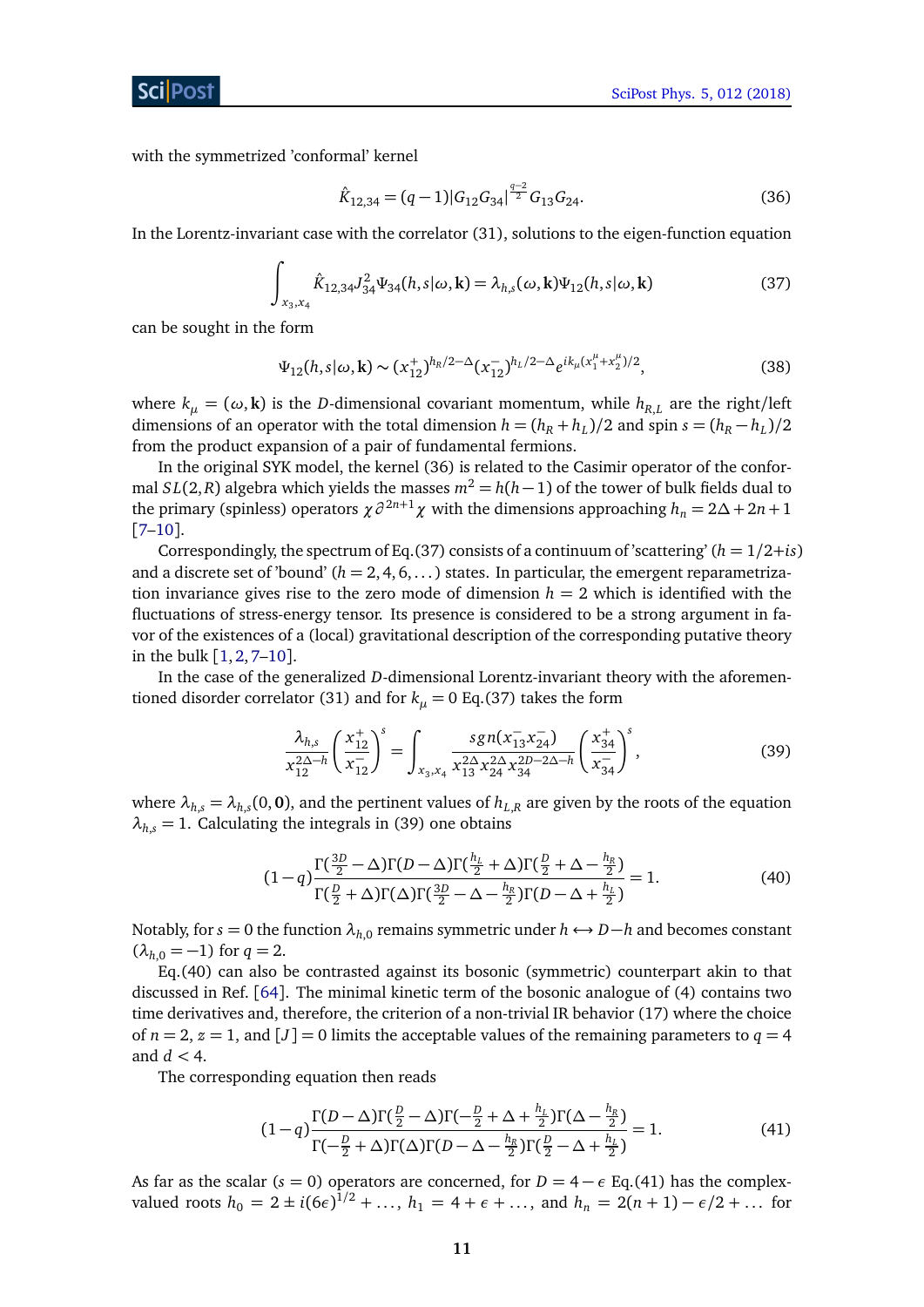$n \geq 1$ , thus signaling potential instabilities driven by the corresponding composite two-fermion operators [[64](#page-19-1)].

More generally, for *D* < 4 the solution of (41) with the lowest real part is  $h_0 = D/2 \pm iO(1)$ . In particular, for *D* = 1 the first normalizable mode has  $h_0 \approx 1/2 \pm 1.5i$  while for *D* = 2 it is  $h_0 \approx 1 \pm 1.5i$ . However, Ref. [[64](#page-19-1)] finds that for  $D > D_{cr} \approx 1.9$  there exists a critical value *q*<sub>cr</sub> ≈ 4/(*D* − *D*<sub>*cr*</sub>) such that for *q* > *q*<sub>*cr*</sub> the solutions are all real and the theory does not develop any two-particle instabilities.

As far as the non-scalar operators of spin *s >* 0 are concerned, in the reparametrizationinvariant case of  $\gamma = 0$  (hence,  $\Delta = D/q$ ) both Eqs.(40) and (41) feature solutions with  $h = D$ and  $s = 2$  which (not unexpectedly) correspond to the stress-energy tensor.

However, for any non-zero  $\gamma$  (which may be required to meet the criterion (17)) the reparametrization symmetry would be broken and fluctuations of the stress-energy tensor would not necessarily remain a massless mode, hence the above solution would not survive.

Moreover, for the corresponding pattern of the reparametrization symmetry breaking there might not be any residual *S L*(2,*R*) symmetry left, so the scaling dimensions solving Eqs.(40,41) may not be simply related to the eigenvalues of any invariant operator, as in the original SYK model [[7–](#page-16-0)[10](#page-16-7)].

Furthermore, the reparametrization mode does not necessarily dominate the operator expansion of the product of fermion fields (and, correspondingly, gravity may not be the main player in the bulk theory). Full implications of this observation for the existence of a (local) holographic bulk dual remain to be ascertained (to that end, certain indications in favor of a non-gravitational bulk theory were discussed in Ref. [[65](#page-19-2)]).

Regardless of the possibility of a bulk interpretation, though, the explicitly broken reparametrization symmetry gives rise to a non-trivial effective action for the pseudo-Goldstone modes corresponding to the time- and/or space-dependent fluctuations of the collective fields *G* and *Σ*. In the original SYK model, such action can be obtained by directly expanding the Pfaffian, the result being given by the Schwarzian derivative associated with the mapping  $\tau \rightarrow f(\tau)$ 

$$
\delta S(f) = \frac{N}{J} \int_{\tau} \{f, x\} = \frac{N}{J} \int_{\tau} \left(\frac{f'''}{f'} - \frac{3}{2} \left(\frac{f''}{f'}\right)^2\right),\tag{42}
$$

whose manifestly geometric appearance was recognized early on as a strong indication in favor of the underlying holographic connection to the bulk gravity.

Likewise, in the Lorentz-invariant  $D = 2$  model of Ref. [[46](#page-18-7)] with the  $n = 2$  kinetic term one finds the universal action

$$
\delta S(f^{\mu}) = N \sum_{\mu, \nu = \tau, \mathbf{x}} \int_{x} \det \{ f_{\mu}, x_{\nu} \}, \tag{43}
$$

which, with the use of the light-cone coordinates  $x^\pm$ , amounts to the product of two Schwarzian factors for the left and right chiral fermions  $\chi_{R,L}(x^\pm)$ . Another salient feature of Eq.(43) is the absence of an external energy scale (cf. Eq.(42)).

However, in the general case of long-ranged space/time disorder correlations a disorderrelated contribution to the effective action for the fluctuations may dominate over that generated by the (now, IR-irrelevant) kinetic terms, thereby producing a non-universal and nongeometrical expression instead of (43).

Following the procedure performed in the original SYK model [[7](#page-16-0)[–10](#page-16-7)] and computing the action functional (35) on the variation

$$
g_{12}(\epsilon^{\mu}) = [\Delta(\partial_{1}^{\mu}\epsilon_{1}^{\mu} + \partial_{2}^{\mu}\epsilon_{2}^{\mu}) + \epsilon_{1}^{\mu}\partial_{1}^{\mu} + \epsilon_{2}^{\mu}\partial_{2}^{\mu}]G_{1,2}
$$
(44)

as a function of the infinitesimal coordinate transformation  $f^{\mu}(x) = x^{\mu} + \epsilon^{\mu}(x)$ , one finds the leading quadratic term which, to first order in *α* and *β* and at zero temperature, takes the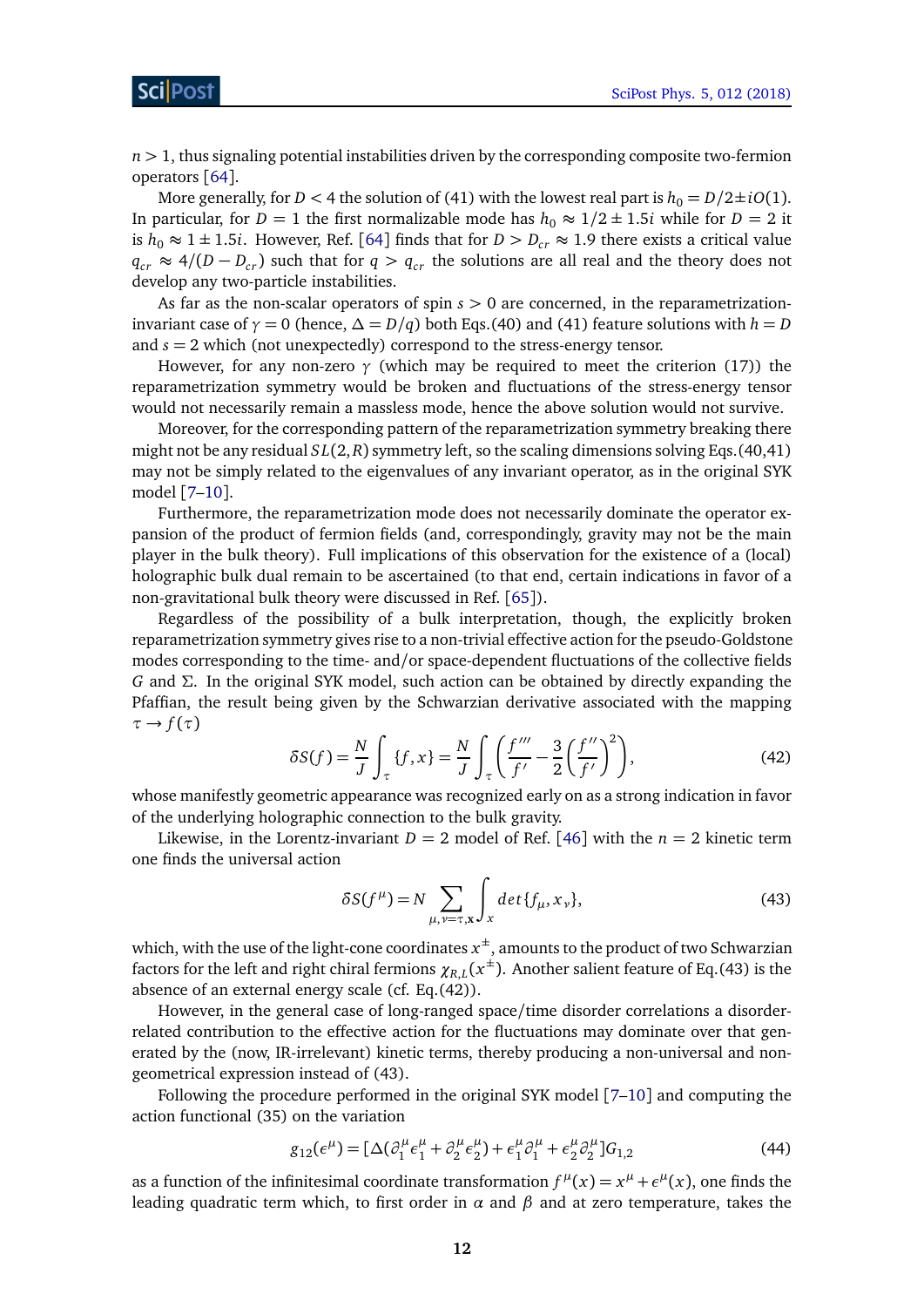following schematic form

$$
\delta S(\epsilon^{\mu}) = \frac{N}{2a^d} \int_{\omega,\mathbf{k}} \left( |\omega| \delta + \frac{\omega^2}{J} \right) \epsilon_{\mu}(\omega, \mathbf{k}) M_{\mu\nu} \epsilon_{\nu}(-\omega, -\mathbf{k}), \tag{45}
$$

where the matrix elements  $M_{\mu\nu}$  are symmetric quadratic forms of  $\omega$  and/or **k**, all the nonvanishing coefficients being of order one. Obtaining their accurate value, alongside the overall 'eigenvalue shift'  $\delta = O(\alpha) + O(\beta)$ , could be rather difficult, although the linear dependence of the latter upon  $\alpha$  and  $\beta$  (at least, if those are small) is rather straightforward as it stems from breaking the *D*-dimensional reparametrization invariance by a temporal (for  $\alpha \neq 0$ ) and/or spatial (for  $\beta \neq 0$ ) dependence of the disorder correlations. In contrast to the bare kinetic term, though, such symmetry breaking occurs at arbitrarily large *J* and, therefore, the corresponding term lacks the extra  $\omega / J$  factor, as compared to the case of the original SYK, thus becoming dominant in the IR regime.

At a finite temperature *T* the square of the time derivative of  $\epsilon_{\tau}$  gets replaced with  $(|\omega|^2 - (2\pi T)^2)|\epsilon_\tau|^2$ , thus softening the spectra of the two additional zero modes  $\epsilon_{\tau}$ (±2*πT*, **k** = 0).

It is worth mentioning that the effective action (45) for the fluctuations about the non-local mean-field solution (23) differs from that derived by expanding about the ultra-local one (19). From the technical standpoint, in the latter case the only relevant soft mode is  $f_\tau(\tau, \mathbf{x})$  where the spatial coordinate pertains to the center-of-mass of a pair of fermions, as opposed to the relative distances between them, as in Eq.(45).

This time around, by computing (35) on the fluctuation (44) one obtains

$$
\delta S = \frac{N}{2a^d} \int_{\omega, \mathbf{k}} |\omega|^3 \left( \alpha + \xi_{\mathbf{k}} + \frac{|\omega|}{J} \right) |\epsilon_{\tau}|^2, \tag{46}
$$

where the lattice sum

$$
\xi_{\mathbf{k}} = \sum_{\langle i,j \rangle} \frac{J_{ij}^2}{J^2} (1 - \cos k \mathbf{x}_{ij})
$$
(47)

behaves as ∼ **k** 2 at small **k** only for *β >* (*d* +2)*/*2 (and, of course, for any faster-than-algebraic decaying spatial correlations), whereas for  $d/2 < \beta < (d+2)/2$  it becomes  $\sim \mathbf{k}^{2\beta-d}$ . At still smaller values of  $\beta$  the sum is IR-divergent, thus hinting at a problematic thermodynamic limit.

Therefore, apart from the constant term  $O(\alpha)$  the 'eigenvalue shift' demonstrates a generally non-quadratic momentum dependence. For  $d = 1$  this last point was also made in Ref. [[51](#page-18-8)], although such a behavior was claimed to occur for *β <* 1, rather than *β <* 3*/*2, which conclusion resulted from erroneously substituting *Li*2*<sup>β</sup>* (cos *ka*) for *ReLi*2*<sup>β</sup>* (*e ika*).

Although the above conclusions pertain to the specific family of disorder correlations described by Eqs.(8) and (20), this class of functions is sufficiently broad to suggest that even more general long-range correlations decaying slower than a certain critical power-law (evaluated above as  $(d+2)/2$ ) could give rise to the behavior that is markedly different from that obtained in the generic short-range correlated 'SYK-lattice' models, including those with the 'same and nearest neighbor only' [[13,](#page-16-5)[42](#page-17-4)] as well as exponentially decaying random couplings.

For comparison, in the case of the Lorentz-invariant disorder correlator (31), the corresponding effective action takes the schematic form

$$
\delta S = \frac{N}{2a^d} \int_{\omega, \mathbf{k}} \left( \gamma a^d (k_\lambda^2)^{D/2} + \frac{\omega^2}{J} \right) \epsilon_\mu(\omega, \mathbf{k}) M_{\mu\nu} \epsilon_\nu(-\omega, -\mathbf{k}). \tag{48}
$$

The Lorentz invariance restricts the structure of the matrix elements to the two invariant combinations  $M_{\mu\nu} = Ak_{\mu}k_{\nu} + B\delta_{\mu\nu}k_{\lambda}^2$ *λ* in terms of the covariant momentum *k<sup>µ</sup>* = (*ω*, **k**). Likewise,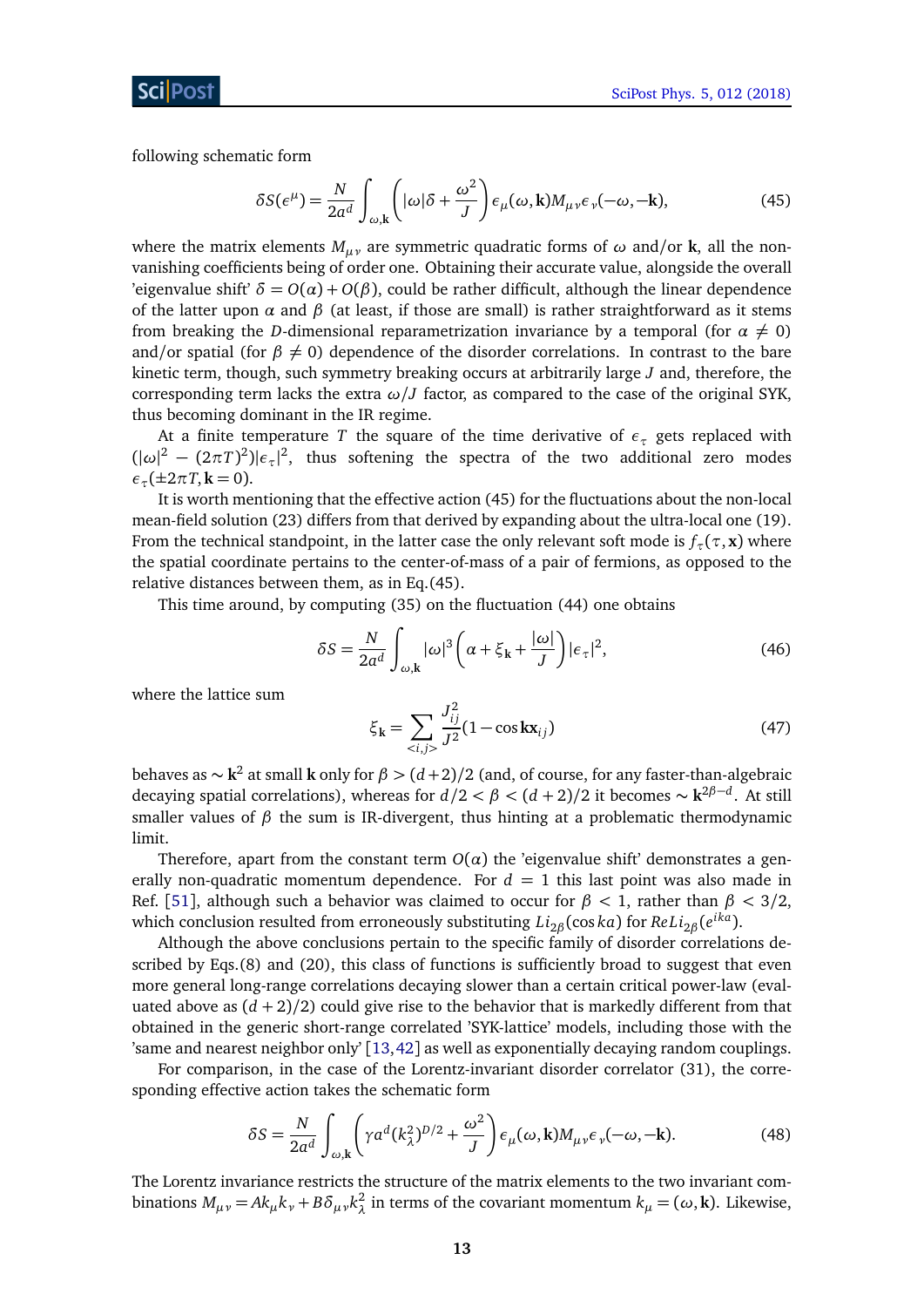the universal (first) term in the first factor in (48) ought to be manifestly Lorentz-invariant, hence a function of the sole invariant argument  $k_1^2$ *λ* .

In accordance with the earlier discussion, though, the Lorentz-invariant term dominates over the non-invariant one stemming from the  $1^{st}$  order time derivative for  $D < 2$  only (or, else, at some intermediate energies), thus limiting the practical relevance of such regime.

## <span id="page-13-0"></span>**8 Diffusive transport and chaotic properties**

An effective action for the soft reparametrization modes allows one to study correlations of the stress-energy tensor  $T_{\mu\nu} = \delta S/\delta \partial_\mu f_\nu$ . Focusing on the component  $T_{\tau\tau}$  which represents energy density, in the short-range-correlated SYK-chain model of Refs. [[13,](#page-16-5)[42](#page-17-4)] one obtains

$$
\langle T_{\tau\tau}(\omega,\mathbf{k})T_{\tau\tau}(-\omega,-\mathbf{k})\rangle = \frac{|\omega|}{J} \frac{(2\pi T)^2 - |\omega|^2}{|\omega| + \mathcal{D}_\epsilon \mathbf{k}^2},\tag{49}
$$

which features (upon the Wick rotation to real frequencies,  $\omega \rightarrow i\omega$ ) a diffusion pole at  $\omega = i \mathcal{D}_\varepsilon \mathbf{k}^2$  with  $\mathcal{D}_\varepsilon \sim J$ . In Refs. [[13,](#page-16-5) [39,](#page-17-5) [41,](#page-17-6) [42,](#page-17-4) [46](#page-18-7)] the expression (49) would be further forced into the conventional diffusion propagator by subtracting its value at  $\mathbf{k} = 0$  and discarding the term  $\sim \omega^3$  in the numerator.

Moreover, in the SYK-chain model of Refs. [[13,](#page-16-5)[42](#page-17-4)] the corresponding diffusion coefficient was shown to saturate the previously conjectured bound [[29](#page-17-7)]  $\mathcal{D}_{\epsilon} > v_B^2/2\pi T$  which is considered to be characteristic of a fully thermalized and maximally chaotic behavior. Whether or not - and, if so, under what circumstances - this bound continues to hold for *d >* 1 remains to be seen.

In contrast, the long-range correlated disorder (20) gives rise to the gapped behavior

$$
\langle T_{\tau\tau}(\omega, \mathbf{k})T_{\tau\tau}(-\omega, -\mathbf{k}) \rangle = \frac{|\omega|}{J a^d} \frac{((2\pi T)^2 - |\omega|^2)}{(|\omega| + J \delta)},\tag{50}
$$

thus signaling a lack of the ordinary energy diffusion.

In turn, the Lorentz-invariant long-range-correlated disorder (31) yields

$$
\langle T_{\tau\tau}(\omega, \mathbf{k}) T_{\tau\tau}(-\omega, -\mathbf{k}) \rangle = \frac{|\omega|^2}{J a^d} \frac{((2\pi T)^2 - |\omega|^2)}{(|\omega|^2 + J\gamma a^d (k_\mu^2)^{D/2})},\tag{51}
$$

which behavior is markedly different from the conventional diffusion as well.

In the SYK model, the energy diffusion was shown to coexist with a maximally chaotic behavior. The latter (or a lack thereof) can be detected by analyzing the four-point function

$$
\mathcal{F}_{12,34}^{\alpha\beta\gamma\delta} = \langle \chi_i^{\alpha}(\tau_1) \chi_j^{\beta}(\tau_2) \chi_k^{\gamma}(\tau_3) \chi_l^{\delta}(\tau_4) \rangle \tag{52}
$$

which, in the large-*N* limit, is given by the sum of the ladder diagrams

$$
\mathcal{F}_{12,34} = \frac{1}{1-\hat{K}} |\mathcal{F}^0 \rangle = \sum_{\lambda} \Psi_{12} \frac{1}{1-\lambda} < \Psi_{34} |\mathcal{F}^{(0)} \rangle, \tag{53}
$$

where  $\mathcal{F}^{(0)}_{12,34} = G_{13}G_{24} - G_{14}G_{23}.$ 

At a finite temperature, the properly parsed Eq.(52) can be identified with the OTO amplitude

$$
\mathcal{F}(\tau, \mathbf{x}) = \langle u \chi_{\mathbf{x}}^{\alpha}(\tau) u \chi_0^{\beta}(0) u \chi_{\mathbf{x}}^{\alpha}(\tau) u \chi_0^{\beta}(0) \rangle, \tag{54}
$$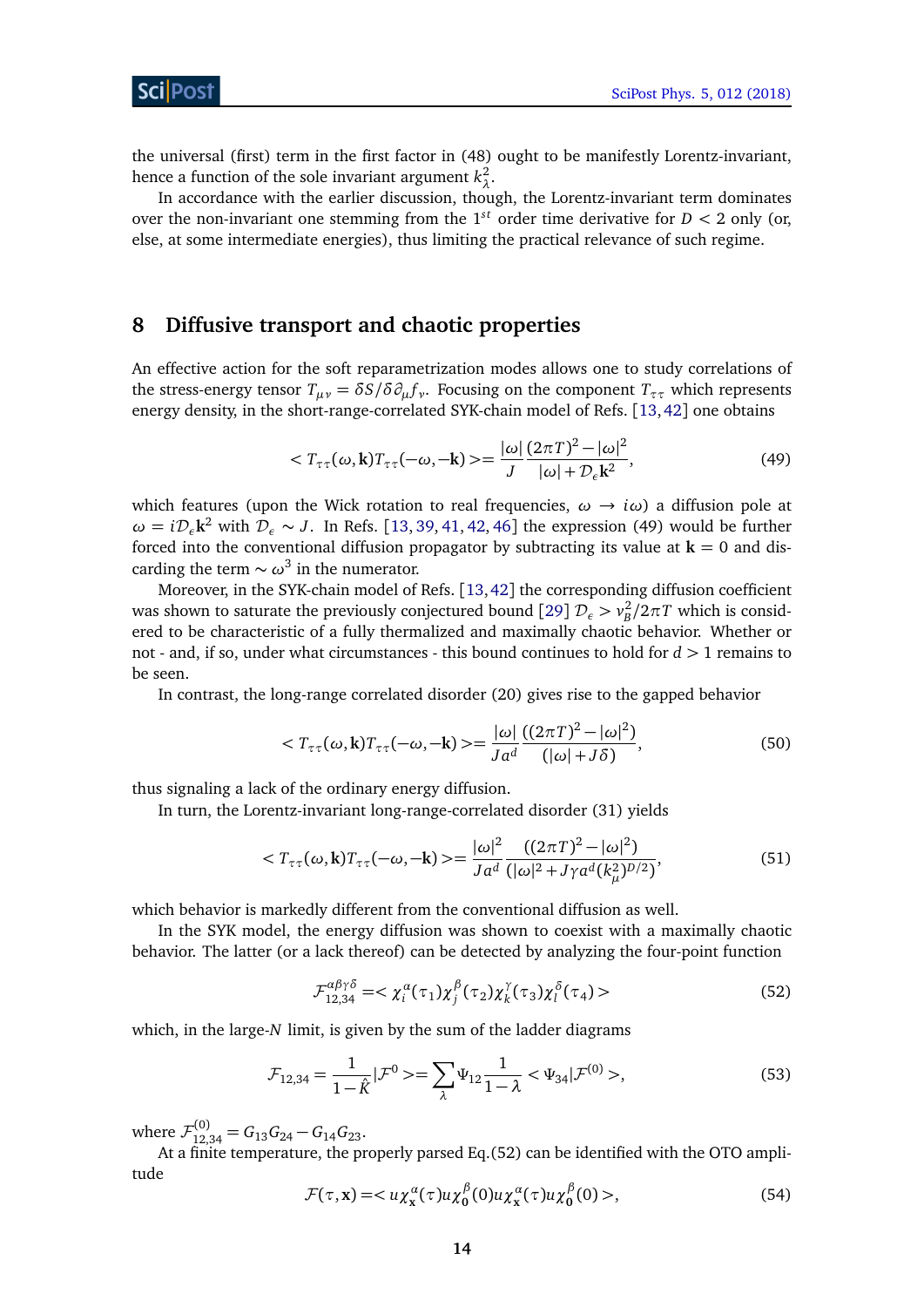#### ScilPos

where  $u = e^{-H/4T}$ , thereby providing an informative chaos marker.

Inverting the properly defined ('retarded', [[7–](#page-16-0)[10](#page-16-7)]) counterpart of the integral kernel (36) involves a finite-*T* generalization of the spin  $s = 0$  eigenfunctions (38)

$$
\Psi_{12}(h_r|\mathbf{k}) \sim \frac{e^{i\mathbf{k}(\mathbf{x}_1 + \mathbf{x}_2)/2 - \pi Th(\tau_1 + \tau_2)}}{\cosh(\pi T \tau_{12})^{2\Delta_{\tau} - h_r} |\mathbf{x}_1 - \mathbf{x}_2|^{2\Delta_x - h_r}}
$$
(55)

In the original SYK model ( $D = 1$  and  $\Delta_{\tau} = 1/q$ ) the corresponding eigenvalue equation

$$
\frac{(q-1)\Delta_{\tau}}{(1-\Delta_{\tau})}\frac{\Gamma(3-2\Delta_{\tau})\Gamma(2\Delta_{\tau}-h_r)}{\Gamma(1+2\Delta_{\tau})\Gamma(2-2\Delta_{\tau}-h_r)} = 1
$$
\n(56)

has the negative root  $h_r = -1$ , thus leading to the maximally chaotic (fastest scrambling) behavior, as manifested by the intermediate asymptotic of the correlation function (54)

$$
\mathcal{F}(\tau, \mathbf{x}) \sim 1 - \frac{1}{N} e^{\lambda_L (\tau - |\mathbf{x}| / v_B)},\tag{57}
$$

which exhibits the saturation of the Lyapunov exponent  $\lambda_L = -2\pi T h_r = 2\pi T$  and the 'butterfly' velocity of chaos spreading  $v_B = (2\pi \mathcal{D}_\epsilon T)^{1/2}$  [[7](#page-16-0)[–10](#page-16-7)].

It should be noted, though, that had it not been for the first factor in (56) which reflects the *∆*-dependent normalization of the two-point function, this equation would have had the root  $h_r = -1$  for all  $\Delta_\tau$ . However, for  $D > 1$  and  $\mathbf{k} = 0$ , apart from this factor Eq.(56) also contains the spatial integral which coincides with the left hand side of the bosonic eigenvalue Eq.(41) where the substitutions *D* → *d* and  $\Delta$  →  $\Delta$ <sub>*x*</sub> are to be made.

As a result, one finds that for the disorder correlators (20) and (31) the largest allowed negative eigenvalue  $h_r = -1$  is no longer a solution. Therefore, the system's state still remains chaotic, albeit not maximally so (this observation agrees with the conclusions drawn in Refs.  $[38–40, 44, 52]$  $[38–40, 44, 52]$  $[38–40, 44, 52]$  $[38–40, 44, 52]$  $[38–40, 44, 52]$  $[38–40, 44, 52]$  $[38–40, 44, 52]$  $[38–40, 44, 52]$  for  $D = 2$ ).

While the above conclusions hold in the large-*N* limit it is worth mentioning the contrasting report of an apparent insulator-to-metal transition with the increasing range of correlations *l* in the  $N = 1$ ,  $L \rightarrow \infty$  (in our notations) SYK-chain-like model with the step-wise disorder correlator  $J_{ij}^2 = J^2 \theta (l - |i - j|)$  [[66](#page-19-3)]. Similar to the earlier works on the related topic, such a transition was detected by a marked change in the level statistics from the Poissonian (indicative of a chaotic metallic state) to the Wigner-Dyson ensemble hinting at the formation of a (many-body?) localized insulator.

Thus, the accumulated evidence suggests that the maximum chaos (alongside the conjectured holographic correspondence), too, is not a universal feature of the generalized SYK-like models but, in fact, can be highly sensitive to such important details as the range of disorder correlations, their Lorentz (non-)invariance, spatial dimension, the ratio  $N/L$ , etc.

## <span id="page-14-0"></span>**9 Conclusions**

To summarize, our attempt of a non-ultra-local generalization of the SYK model to higher dimensions - with or without the (asymptotic) Lorentz symmetry present - shows that such a 'thickening' of the original  $D = 1$ -dimensional model also tends to 'sicken' it, thus making it less likely for the system in question to develop an emergent multidimensional reparametrization symmetry, alongside such key properties as a geometric nature of the effective action for fluctuations, diffusive transport, fully thermalized chaotic behavior, etc.

More specifically, attaining a strong-coupling regime in  $D > 1$  dimensions requires the presence of long-ranged time- and/or spatially-dependent correlations of the random *q*-fermion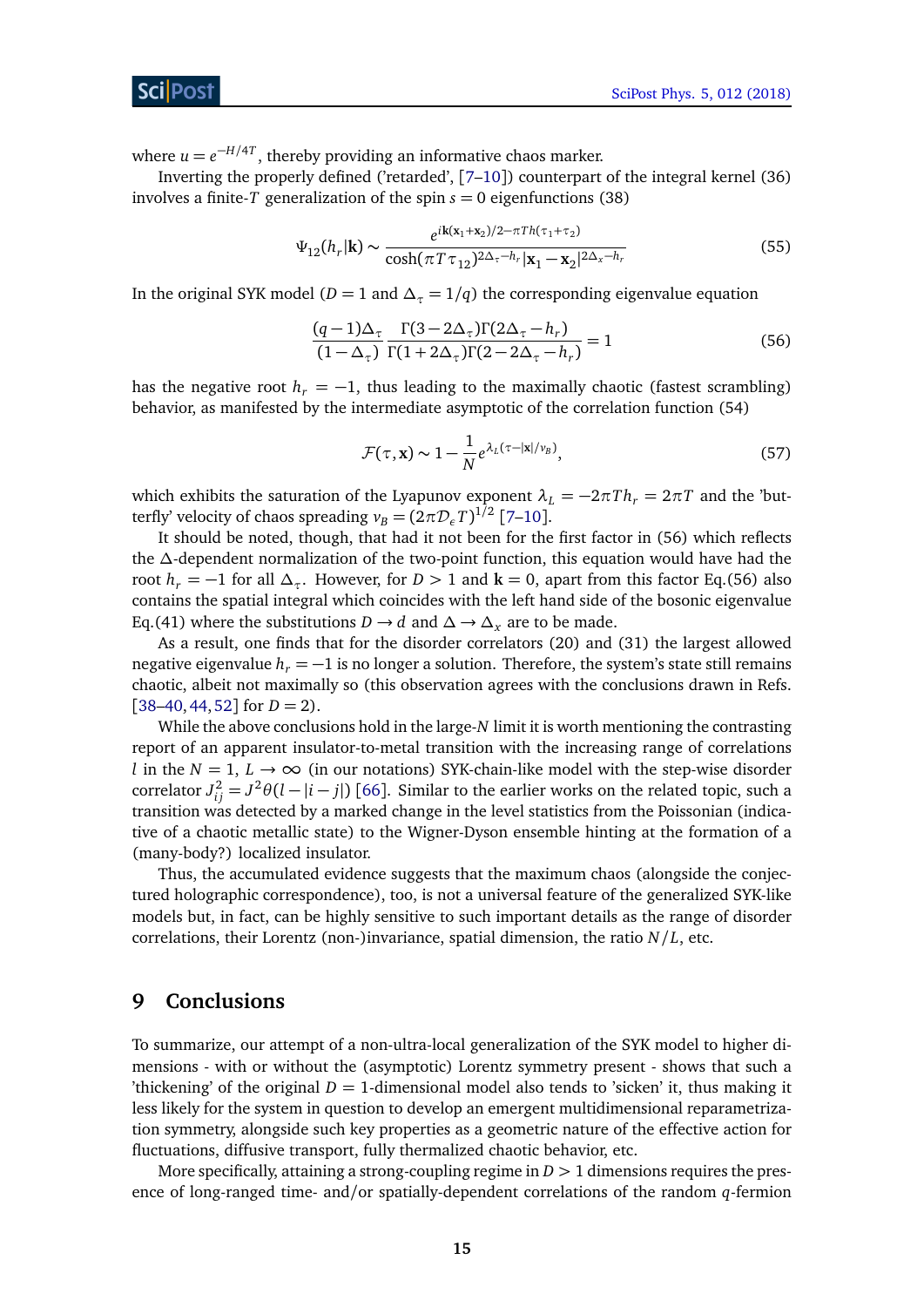amplitudes which, in turn, appear to be incompatible with the invariance under general diffeomorphisms. Thus, although the original SYK model itself might indeed have a well-defined holographic dual, this particular form of the holographic correspondence does not appear to be readily extendable into higher dimensions in the general case of time/distance-dependent disorder correlations.

The fact that the unique properties of the original SYK model do not appear to survive such deformations suggests that it is unlikely to provide a suitable framework for the putative holographic analysis of those physical systems whose behavior is not ultra-local.

It has been argued, though, that the *AdS*<sup>2</sup> -based bulk theory might still offer an adequate description of a sufficiently large class of the experimentally relevant systems, inclusive of the cuprates, heavy fermions, and other examples of the Kondo-type  $(z = \infty)$  physics [[25,](#page-16-6)[26](#page-17-10)], as well as the various mesoscopic and cold atom setups proposed for experimental simulations of the SYK Hamiltonian [[67–](#page-19-4)[72](#page-19-5)]. The salient features of this universality class are likely to include such common behaviors as linear resistivity and saturated bounds for certain kinetic coefficients and their ratios.

Our findings suggest, however, that outside the above class of systems the SYK model may not immediately provide a still badly needed justification for the numerous 'bottom-up' (for their most part, 'non-*AdS*/non-*C F T*') holographic constructions which involve the bulk geometries of a far broader variety then the near-*AdS* one - e.g., the hyperscaling violation metrics that are potentially capable of producing continuously varying (hence, seemingly nonuniversal) critical exponents [[20](#page-16-4)[–27](#page-17-0)] - and so the true status of such studies still remains hard to ascertain.

If proved to be valid and firmly justified in the context of realistic solvable models, the holographic phenomenology would indeed become an invaluable advanced phenomenological framework for discovering new and classifying the already known types of the NFL behavior. However, for the time being, the ultra-local SYK model and its short-ranged generalizations appear to remain in the league of their own, thus offering an important, yet somewhat limited, insight into the realm of higher-dimensional non-Fermi liquids.

<span id="page-15-0"></span>**Note added:** This report was first released as [arXiv:1705.03956.](https://arxiv.org/abs/1705.03956v5)

#### **References**

- <span id="page-15-1"></span>[1] S. Sachdev, *Holographic Metals and the Fractionalized Fermi Liquid*, Phys. Rev. Lett. **105**, 151602 (2010), doi:10.1103/[PhysRevLett.105.151602.](http://dx.doi.org/10.1103/PhysRevLett.105.151602)
- <span id="page-15-2"></span>[2] A. Kitaev, *A simple model of quantum holography*, KITP seminars on February 12, April 7, and May 27, 2015, <http://online.kitp.ucsb.edu/online/entangled15/kitaev/>.
- <span id="page-15-3"></span>[3] S. Sachdev and J. Ye, *Gapless spin-fluid ground state in a random quantum Heisenberg magnet*, Phys. Rev. Lett. **70**, 3339 (1993), doi:10.1103/[PhysRevLett.70.3339.](http://dx.doi.org/10.1103/PhysRevLett.70.3339)
- [4] O. Parcollet, A. Georges, G. Kotliar and A. Sengupta, *Overscreened multichannel SU(N) Kondo model: Large-N solution and conformal field theory*, Phys. Rev. B **58**, 3794 (1998), doi:10.1103/[PhysRevB.58.3794.](http://dx.doi.org/10.1103/PhysRevB.58.3794)
- [5] O. Parcollet and A. Georges, *Non-Fermi-liquid regime of a doped Mott insulator*, Phys. Rev. B **59**, 5341 (1999), doi:10.1103/[PhysRevB.59.5341.](http://dx.doi.org/10.1103/PhysRevB.59.5341)
- <span id="page-15-4"></span>[6] A. Georges, O. Parcollet, and S. Sachdev, *Quantum fluctuations of a nearly critical Heisenberg spin glass* Phys.Rev. B **63**, 134406 (2001), doi:10.1103/[PhysRevB.63.134406.](http://dx.doi.org/10.1103/PhysRevB.63.134406)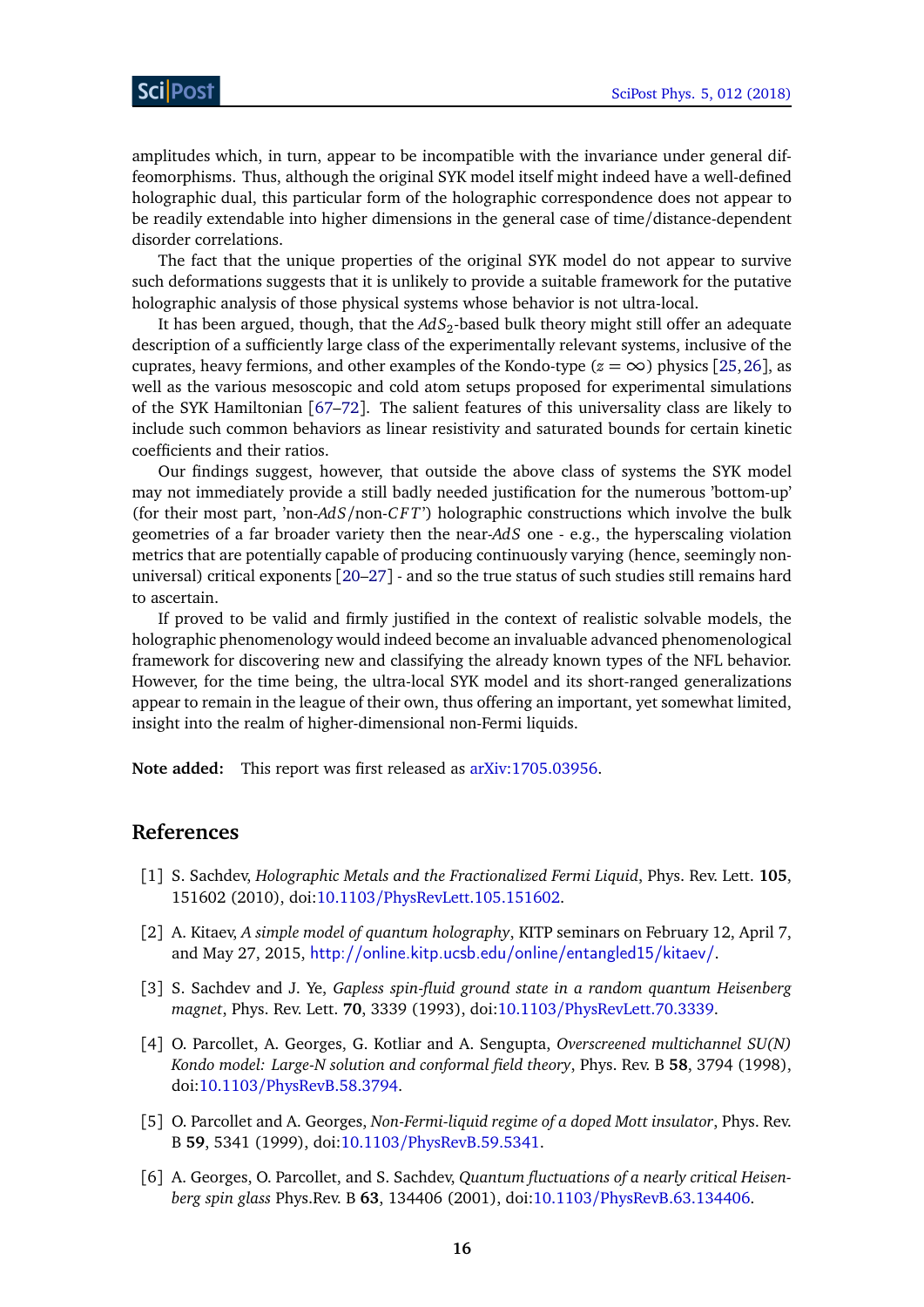- <span id="page-16-0"></span>[7] J. Maldacena and D. Stanford, *Remarks on the Sachdev-Ye-Kitaev model* Phys. Rev. D **94**, 106002 (2016), doi:10.1103/[PhysRevD.94.106002.](http://dx.doi.org/10.1103/PhysRevD.94.106002)
- [8] J. Polchinski and V. Rosenhaus, *The spectrum in the Sachdev-Ye-Kitaev model*, J. High Ener. Phys. **04**, 001 (2016), doi:10.1007/[JHEP04\(2016\)001.](http://dx.doi.org/10.1007/JHEP04(2016)001)
- [9] J. Maldacena, J. Shenker, and D.Stanford, *A bound on chaos*, J. High Ener. Phys. **08**, 106 (2016), doi:10.1007/[JHEP08\(2016\)106.](http://dx.doi.org/10.1007/JHEP08(2016)106)
- <span id="page-16-7"></span>[10] J. Maldacena, D. Stanford, and Z. Yang, *Conformal symmetry and its breaking in two dimensional Nearly Anti-de-Sitter space* (2016), [arXiv:1606.01857.](https://arxiv.org/abs/1606.01857)
- [11] D. Bagrets, A. Altland, and A. Kamenev, *Sachdev–Ye–Kitaev model as Liouville quantum mechanics* Nucl. Phys. B **911**, 191 (2016), doi:10.1016/[j.nuclphysb.2016.08.002.](http://dx.doi.org/10.1016/j.nuclphysb.2016.08.002)
- [12] D. Bagrets, A. Altland, and A. Kamenev, *Power-law out of time order correlation functions in the SYK model* Nucl. Phys. B **921**, 727 (2017), doi:10.1016/[j.nuclphysb.2017.06.012.](http://dx.doi.org/10.1016/j.nuclphysb.2017.06.012)
- <span id="page-16-5"></span>[13] Y.i Gu, X.-L. Qi, D. Stanford, *Local criticality, diffusion and chaos in generalized Sachdev-Ye-Kitaev models*, J. High Ener. Phys. **05**, 125 (2017), doi:10.1007/[JHEP05\(2017\)125.](http://dx.doi.org/10.1007/JHEP05(2017)125)
- [14] D. J. Gross and V. Rosenhaus, *A generalization of Sachdev-Ye-Kitaev*, J. High Ener. Phys. **02**, 093 (2017), doi:10.1007/[JHEP02\(2017\)093.](http://dx.doi.org/10.1007/JHEP02(2017)093)
- [15] D. J. Gross and V. Rosenhaus, *The bulk dual of SYK: cubic couplings*, J. High Ener. Phys. **05**, 092 (2017) doi:10.1007/[JHEP05\(2017\)092.](http://dx.doi.org/10.1007/JHEP05(2017)092)
- [16] K. Jensen, *Chaos in AdS*<sup>2</sup> *Holography*, Phys. Rev. Lett. **117**, 111601 (2016), doi:10.1103/[PhysRevLett.117.111601.](http://dx.doi.org/10.1103/PhysRevLett.117.111601)
- <span id="page-16-1"></span>[17] C. Peng, *Vector models and generalized SYK models*, J. High Energ. Phys. **05**, 129 (2017), doi:10.1007/[JHEP05\(2017\)129](http://dx.doi.org/10.1007/JHEP05(2017)129) [[arXiv:1704.04223](https://arxiv.org/abs/1704.04223)].
- <span id="page-16-2"></span>[18] S. Sachdev, *Bekenstein-Hawking entropy and strange metals*, Phys. Rev. X **5**, 041025 (2015), doi:10.1103/[PhysRevX.5.041025.](http://dx.doi.org/10.1103/PhysRevX.5.041025)
- <span id="page-16-3"></span>[19] R. A. Davison, W. Fu. A. Georges, Y. Gu, K. Jensen, and S. Sachdev, *Thermoelectric transport in disordered metals without quasiparticles: The Sachdev-Ye-Kitaev models and holography*, Phys. Rev. B **95**, 155131 (2017), doi:10.1103/[PhysRevB.95.155131.](http://dx.doi.org/10.1103/PhysRevB.95.155131)
- <span id="page-16-4"></span>[20] J. Polchinski, *Introduction to Gauge/Gravity Duality* (2010), [arXiv:1010.6134.](https://arxiv.org/abs/1010.6134)
- [21] J. McGreevy, *Holographic duality with a view toward many-body physics*, Adv. High Energy Phys., 723105 (2010), doi[:10.1155](http://dx.doi.org/10.1155/2010/723105)/2010/723105.
- [22] S.A. Hartnoll, *Lectures on holographic methods for condensed matter physics*, Classical Quant. Grav. **26**, 224002 (2009), doi:10.1088/[0264-9381](http://dx.doi.org/10.1088/0264-9381/26/22/224002)/26/22/224002.
- [23] C.P. Herzog, *Lectures on holographic superfluidity and superconductivity*, J. Phys. A **42**, 343001 (2009), doi:10.1088/[1751-8113](http://dx.doi.org/10.1088/1751-8113/42/34/343001)/42/34/343001.
- [24] S. Sachdev, *What Can Gauge-Gravity Duality Teach Us About Condensed Matter Physics?*, Ann. Rev. Cond. Matt. Phys. **3**, 9 (2012), doi:10.1146/[annurev-conmatphys-020911-](http://dx.doi.org/10.1146/annurev-conmatphys-020911-125141) [125141.](http://dx.doi.org/10.1146/annurev-conmatphys-020911-125141)
- <span id="page-16-6"></span>[25] M. Ammon and J. Erdmenger, *Gauge/Gravity Duality: Foundations and Applications* Cambridge University Press (2015) [ISBN-13: 978-1107010345].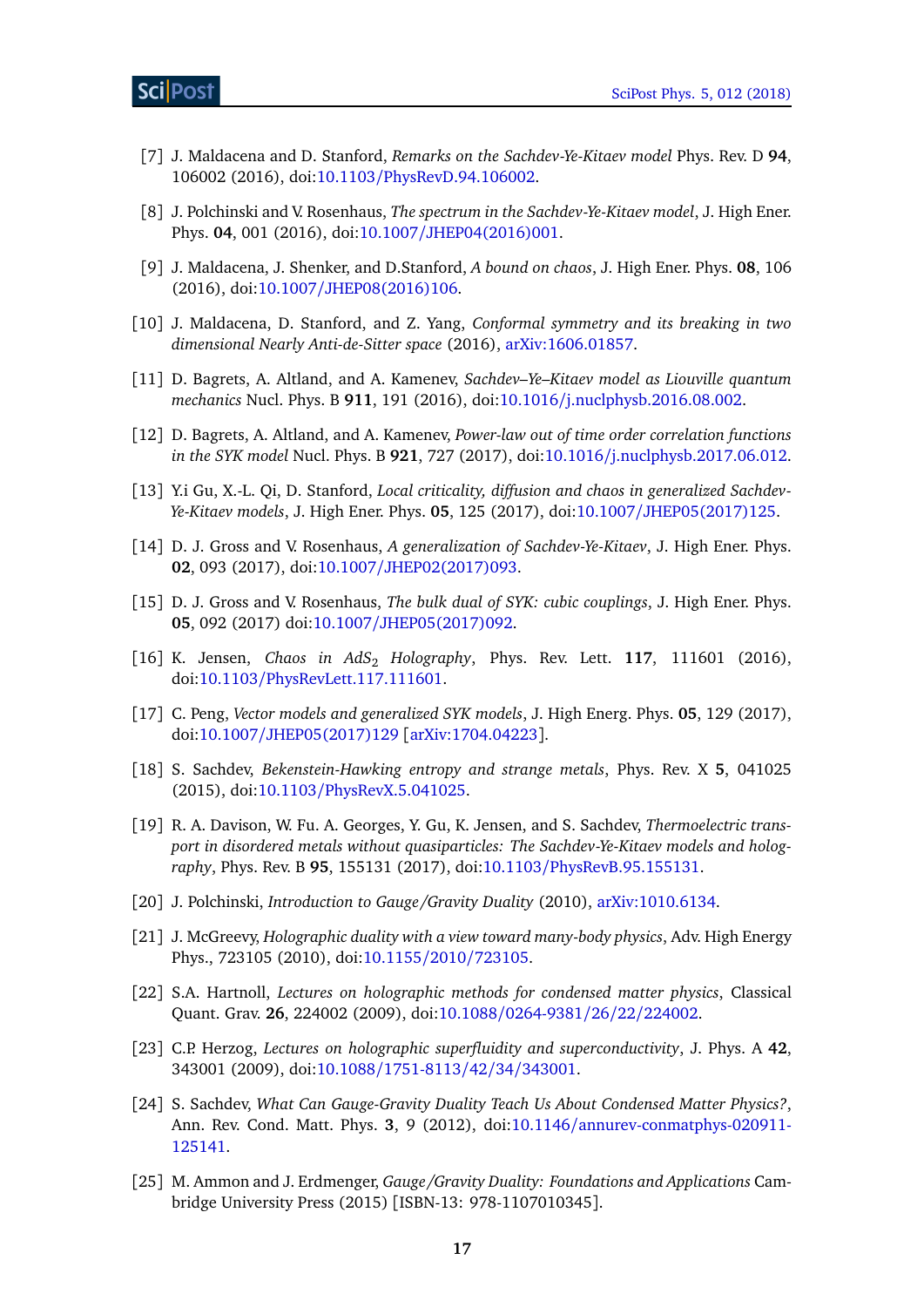- <span id="page-17-10"></span>[26] J. Zaanen, Y. Liu, Y.-W. Sun, and K. Schalm, *Holographic Duality in Condensed Matter Physics* Cambridge University Press (2015) [ISBN-13: 978-1107080089].
- <span id="page-17-0"></span>[27] S. Hartnoll, A. Lucas, and S. Sachdev, *Holographic Quantum Matter* The MIT Press (2018)[ISBN-13: 978-0262038430].
- <span id="page-17-1"></span>[28] A. Jevicki and K. Suzuki, *Bi-local holography in the SYK model*, J. High Ener. Phys. **07**, 007 (2016), doi:10.1007/[JHEP07\(2016\)007.](http://dx.doi.org/10.1007/JHEP07(2016)007)
- <span id="page-17-7"></span>[29] G. Mandal, P. Nayak, and S. R. Wadia, *Coadjoint orbit action of Virasoro group and twodimensional quantum gravity dual to SYK/tensor models*, J. High Energ. Phys. **11**, 046 (2017), doi:10.1007/[JHEP11\(2017\)046.](http://dx.doi.org/10.1007/JHEP11(2017)046)
- [30] S. R. Das, A. Jevicki, K. Suzuki, *Three dimensional view of the SYK/AdS duality*, J. High Ener. Phys. **09**, 017 (2017), doi:10.1007/[JHEP09\(2017\)017.](http://dx.doi.org/10.1007/JHEP09(2017)017)
- [31] A. Jevicki and K. Suzuki, *Bi-local holography in the SYK model: Perturbations* (2016), [arXiv:1608.07567.](https://arxiv.org/abs/1608.07567)
- [32] S. R. Das, A. Gosh, A. Jevicki, and K. Suzuki, *Three dimensional view of arbitrary q SYK models*, J. High Ener. Phys. **02**, 162 (2018), doi:10.1007/[JHEP02\(2018\)162.](http://dx.doi.org/10.1007/JHEP02(2018)162)
- [33] S. R. Das, A. Ghosh, A. Jevicki, and K. Suzuki, *Space-time in the SYK model* (2017), [arXiv:1712.02725.](https://arxiv.org/abs/1712.02725)
- [34] S. R. Das, R. Sumit, and K.Suzuki, *Three dimensional view of the SYK/AdS duality*, J. High Ener. Phys. **09**, 017 (2017), doi:10.1007/[JHEP09\(2017\)017.](http://dx.doi.org/10.1007/JHEP09(2017)017)
- [35] A. Gaikwad, L. K. Joshi, G. Mandal, and S. R. Wadia, *Holographic dual to charged SYK from 3D Gravity and Chern-Simons* (2018), [arXiv:1802.07746.](https://arxiv.org/abs/1802.07746)
- <span id="page-17-2"></span>[36] P. Nayak, A. Shukla, R. M. Soni, S. P. Trivedi, and V. Vishal, *Onthe dynamics of nearextreaml black holes* (2018), [arXiv:1802.09547.](https://arxiv.org/abs/1802.09547)
- <span id="page-17-3"></span>[37] S. Banerjee and E. Altman, *Solvable model for a dynamical quantum phase transition from fast to slow scrambling*, Phys. Rev. B **95**, 134302 (2017), doi:10.1103/[PhysRevB.95.134302.](http://dx.doi.org/10.1103/PhysRevB.95.134302)
- <span id="page-17-8"></span>[38] Z. Bi, C.-M. Jian, Y.-Z. You, K. A. Pawlak, and C. Xu, *Instability of the non-Fermi-liquid state of the Sachdev-Ye-Kitaev model*, Phys. Rev. B **95**, 205105 (2017), doi:10.1103/[PhysRevB.95.205105.](http://dx.doi.org/10.1103/PhysRevB.95.205105)
- <span id="page-17-5"></span>[39] S.-K. Jian and H. Yao, *Solvable Sachdev-Ye-Kitaev models in higher dimensions: From diffusion to many-body localization*, Phys. Rev. Lett. **119**, 206602 (2017), doi:10.1103/[PhysRevLett.119.206602.](http://dx.doi.org/10.1103/PhysRevLett.119.206602)
- <span id="page-17-9"></span>[40] A. Haldar, S. Banerjee, and V. B. Shenoy, *Higher-dimensional Sachdev-Ye-Kitaev non-Fermi liquids at Lifshitz transitions*, Phys. Rev. B **97**, 241106 (2018), doi:10.1103/[PhysRevB.97.241106.](http://dx.doi.org/10.1103/PhysRevB.97.241106)
- <span id="page-17-6"></span>[41] C.-M. Jian, Z. Bi, and C. Xu, *Model for continuous thermal metal to insulator transition*, Phys. Rev. B **96**, 115122 (2017), doi:10.1103/[PhysRevB.96.115122.](http://dx.doi.org/10.1103/PhysRevB.96.115122)
- <span id="page-17-4"></span>[42] Y. Gu, A. Lucas, X.-L. Qi, *Spread of entanglement in a Sachdev-Ye-Kitaev chain*, J. High Ener. Phys. **2017**, 120 (2017), doi:10.1007/[JHEP09\(2017\)120](http://dx.doi.org/10.1007/JHEP09(2017)120) [[arXiv:1708.00871](https://arxiv.org/abs/1708.00871)].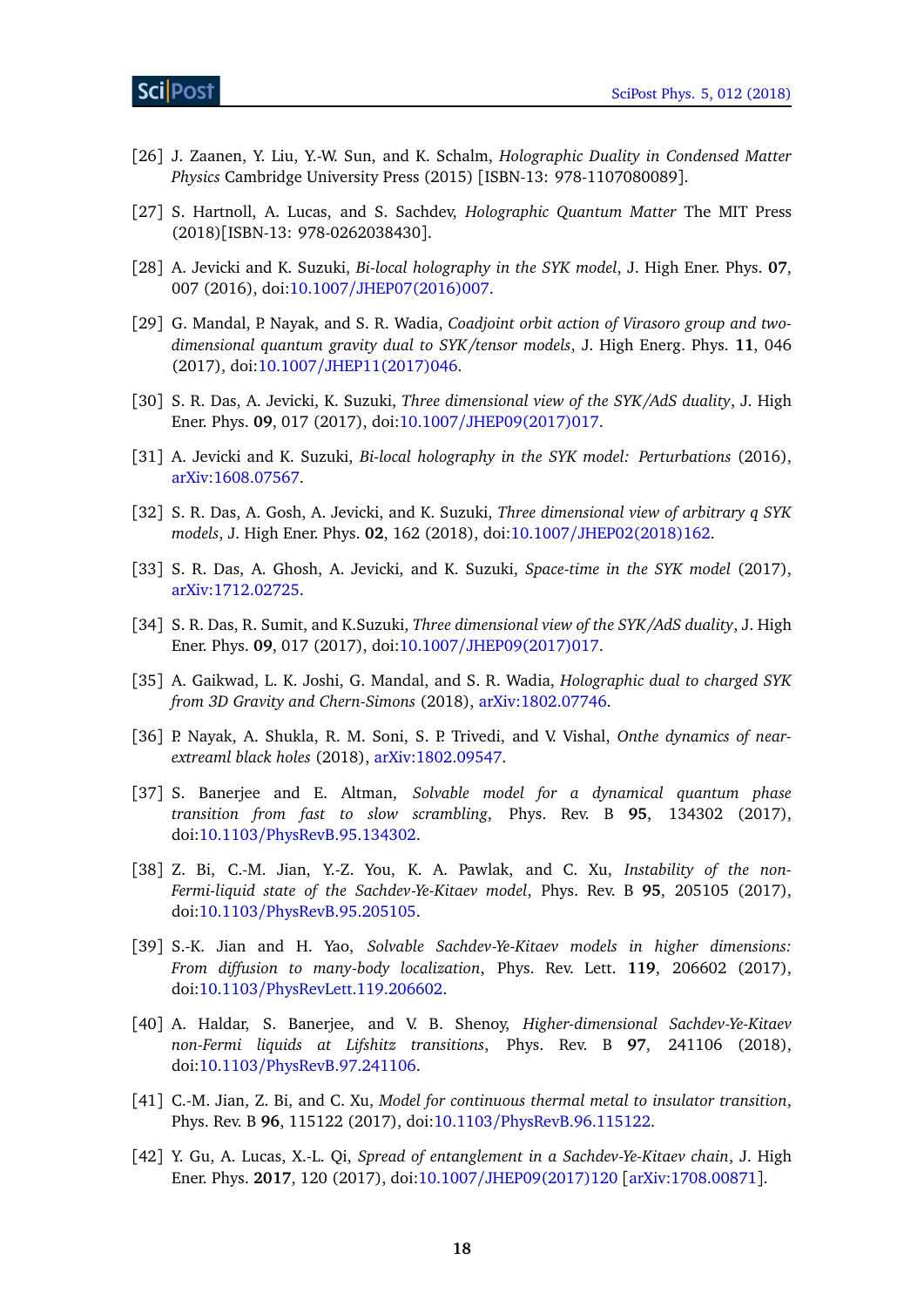- [43] X.-Y. Song, C.-M. Jian, and L. Balents, *Strongly correlated metal built from Sachdev-Ye-Kitaev models*, Phys. Rev. Lett. **119**, 216601 (2017), doi:10.1103/[PhysRevLett.119.216601.](http://dx.doi.org/10.1103/PhysRevLett.119.216601)
- <span id="page-18-9"></span>[44] X. Chen, R. Fan, Y. Chen, H. Zhai, and P. Zhang, *Competition between chaotic and nonchaotic phases in a quadratically coupled Sachdev-Ye-Kitaev model*, Phys. Rev. Lett. **119**, 207603 (2017), doi:10.1103/[PhysRevLett.119.207603.](http://dx.doi.org/10.1103/PhysRevLett.119.207603)
- [45] P. Zhang, *Dispersive Sachdev-Ye-Kitaev model: Band structure and quantum chaos*, Phys. Rev. B **96**, 205138 (2017), doi:10.1103/[PhysRevB.96.205138.](http://dx.doi.org/10.1103/PhysRevB.96.205138)
- <span id="page-18-7"></span>[46] W. Cai, X.-H. Ge, and G.-H. Yang, *Diffusion in higher dimensional SYK model with complex fermions*, J. High Ener. Phys. **01**, 076 (2018), doi:10.1007/[JHEP01\(2018\)076.](http://dx.doi.org/10.1007/JHEP01(2018)076)
- [47] X. Wu, X. Chen, C.-M. Jian, Y.-Z. You, and C. Xu, *A candidate theory for the "Strange Metal" phase at finite energy window* (2018), [arXiv:1802.04293.](https://arxiv.org/abs/1802.04293)
- [48] D. Ben-Zion and J. McGreevy, *Strange metal from local quantum chaos*, Phys. Rev. B **97**, 155117 (2018), doi:10.1103/[PhysRevB.97.155117.](http://dx.doi.org/10.1103/PhysRevB.97.155117)
- [49] A. A. Patel, J. McGreevy, D. P. Arovas, and S. Sachdev, *Magnetotransport in a model of a disordered strange metal*, Phys. Rev. X **8**, 021049 (2018), doi:10.1103/[PhysRevX.8.021049.](http://dx.doi.org/10.1103/PhysRevX.8.021049)
- [50] D. Chowdhury, Y. Werman, E. Berg, and T. Senthil, *Translationally invariant non-Fermi liquid metals with critical Fermi-surfaces: Solvable models*, Phys. Rev. X **8**, 031024 (2018), doi:10.1103/[PhysRevX.8.031024](http://dx.doi.org/10.1103/PhysRevX.8.031024) [[arXiv:1801.06178](https://arxiv.org/abs/1801.06178)].
- <span id="page-18-8"></span>[51] S. Mondal, *Chaos, instability and a stranger metal* (2018), [arXiv:1801.09669.](https://arxiv.org/abs/1801.09669)
- <span id="page-18-10"></span>[52] X. Dai, S.-K. Jian, H. Yao, *The global phase diagram of the one-dimensional SYK model at finite N* (2018), [arXiv:1802.10029.](https://arxiv.org/abs/1802.10029)
- [53] P. Zhang and H. Zhai, *Topological Sachdev-Ye-Kitaev model*, Phys. Rev. B **97**, 201112 (2018), doi:10.1103/[PhysRevB.97.201112.](http://dx.doi.org/10.1103/PhysRevB.97.201112)
- <span id="page-18-0"></span>[54] M. Berkooz, P. Narayan, M. Rozali, and J. Simon, *Higher dimensional generalizations of the SYK model*, J. High Ener. Phys. **01**, 138 (2017), doi:10.1007/[JHEP01\(2017\)138.](http://dx.doi.org/10.1007/JHEP01(2017)138)
- <span id="page-18-1"></span>[55] W. Fu, D. Gaiotto, J. Maldacena, and S. Sachdev, *Supersymmetric Sachdev-Ye-Kitaev models*, Phys. Rev. D **95**, 026009 (2017), doi:10.1103/[PhysRevD.95.026009.](http://dx.doi.org/10.1103/PhysRevD.95.026009)
- <span id="page-18-2"></span>[56] A. Z. Patashinskii and V. L. Pokrovskii, *Second order phase transitions in a Bose fluid*, J. Exp. Theor. Phys. **19**, 677 (1964).
- <span id="page-18-3"></span>[57] E. Witten, *An SYK-like model without disorder* (2016), [arXiv:1610.09758.](https://arxiv.org/abs/1610.09758)
- [58] R. Gurau, *The complete 1/N expansion of a SYK–like tensor model*, Nucl. Phys. B, **916**, 386 (2017), doi:10.1016/[j.nuclphysb.2017.01.015.](http://dx.doi.org/10.1016/j.nuclphysb.2017.01.015)
- <span id="page-18-4"></span>[59] P. Narayan amd J. Yoon, *SYK-like tensor models on the lattice*, J. High Ener. Phys. **08**, 083 (2017), doi:10.1007/[JHEP08\(2017\)083.](http://dx.doi.org/10.1007/JHEP08(2017)083)
- <span id="page-18-5"></span>[60] G. Turiaci and H. Verlinde, *Towards a 2d QFT analog of the SYK model*, J. High Ener. Phys. **10**, 167 (2017), doi:10.1007/[JHEP10\(2017\)167.](http://dx.doi.org/10.1007/JHEP10(2017)167)
- <span id="page-18-6"></span>[61] I. R. Klebanov and G. Tarnopolsky, *Uncolored random tensors, melon diagrams, and the Sachdev-Ye-Kitaev models*, Phys. Rev. D **95**, 046004 (2017), doi:10.1103/[PhysRevD.95.046004.](http://dx.doi.org/10.1103/PhysRevD.95.046004)